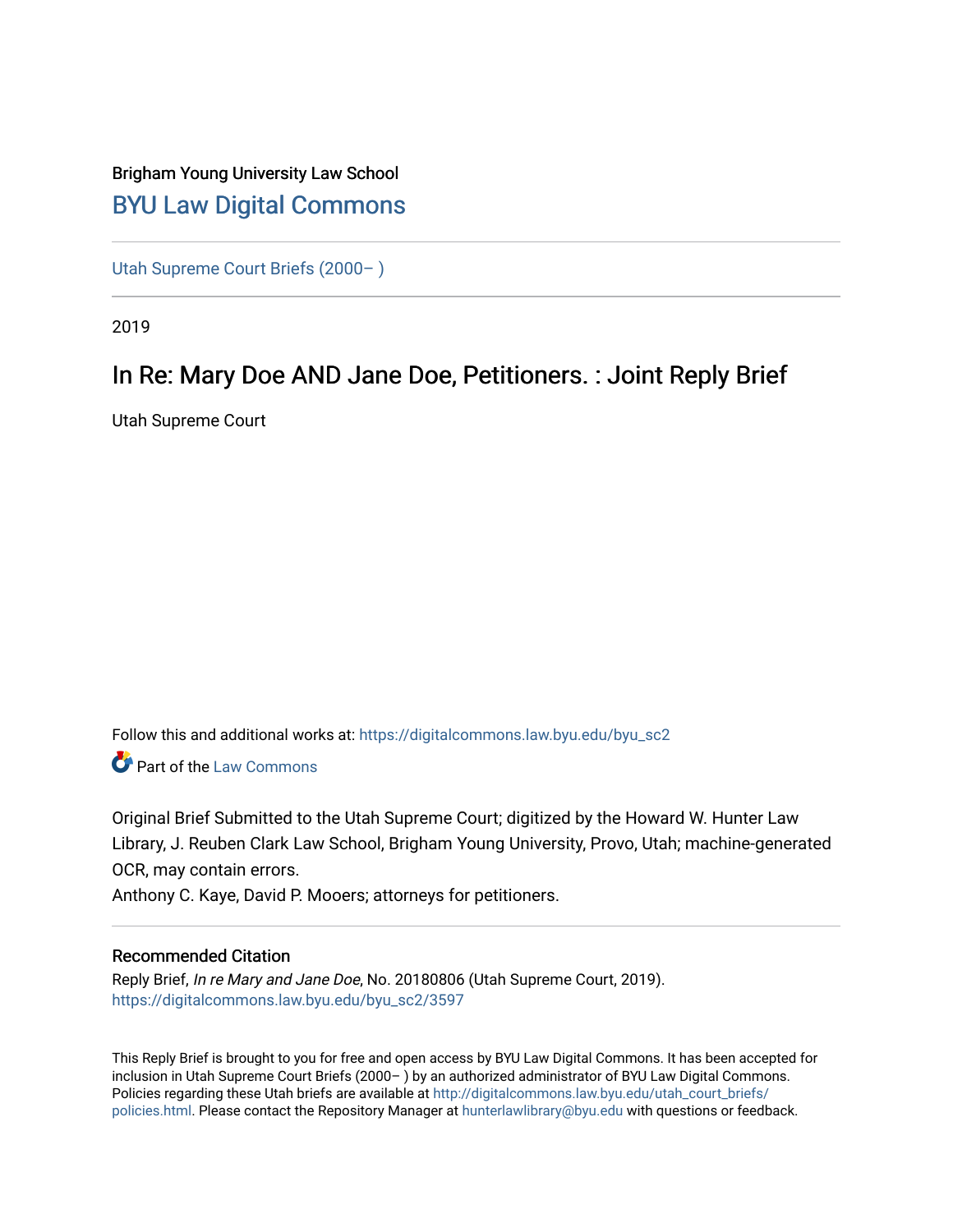#### **FILED UTAH APPELLATE COURT APRIL 25, 2019**

No. 20180806-SC

IN THE SUPREME COURT OF THE STATE OF UTAH

\_\_\_\_\_\_\_\_\_\_\_\_\_\_\_\_\_\_

IN RE: MARY DOE AND JANE DOE, *Petitioners.* 

\_\_\_\_\_\_\_\_\_\_\_\_\_\_\_\_\_\_

JOINT REPLY BRIEF OF PETITIONERS MARY DOE, JANE DOE AND THE UTAH STATE BAR

 $\frac{1}{\sqrt{2\pi}}\left[\frac{1}{2(1-\frac{1}{2})^2}\right]$ 

\_\_\_\_\_\_\_\_\_\_\_\_\_\_\_\_\_\_

Anthony C. Kaye (#8611) Nathan R. Marigoni (#14885) BALLARD SPAHR LLP One Utah Center, Suite 800 201 South Main Street Salt Lake City, Utah 84111-2221 [kaye@ballardspahr.com](mailto:kaye@ballardspahr.com) marigonin@ballardspahr.com

*Attorneys for Petitioners Mary Doe and Jane Doe* 

Elizabeth A. Wright (#8612) General Counsel UTAH STATE BAR 645 South 200 East Salt Lake City, Utah 84111 elizabeth.wright@utahbar.org

*Attorney for Petitioner Utah State Bar*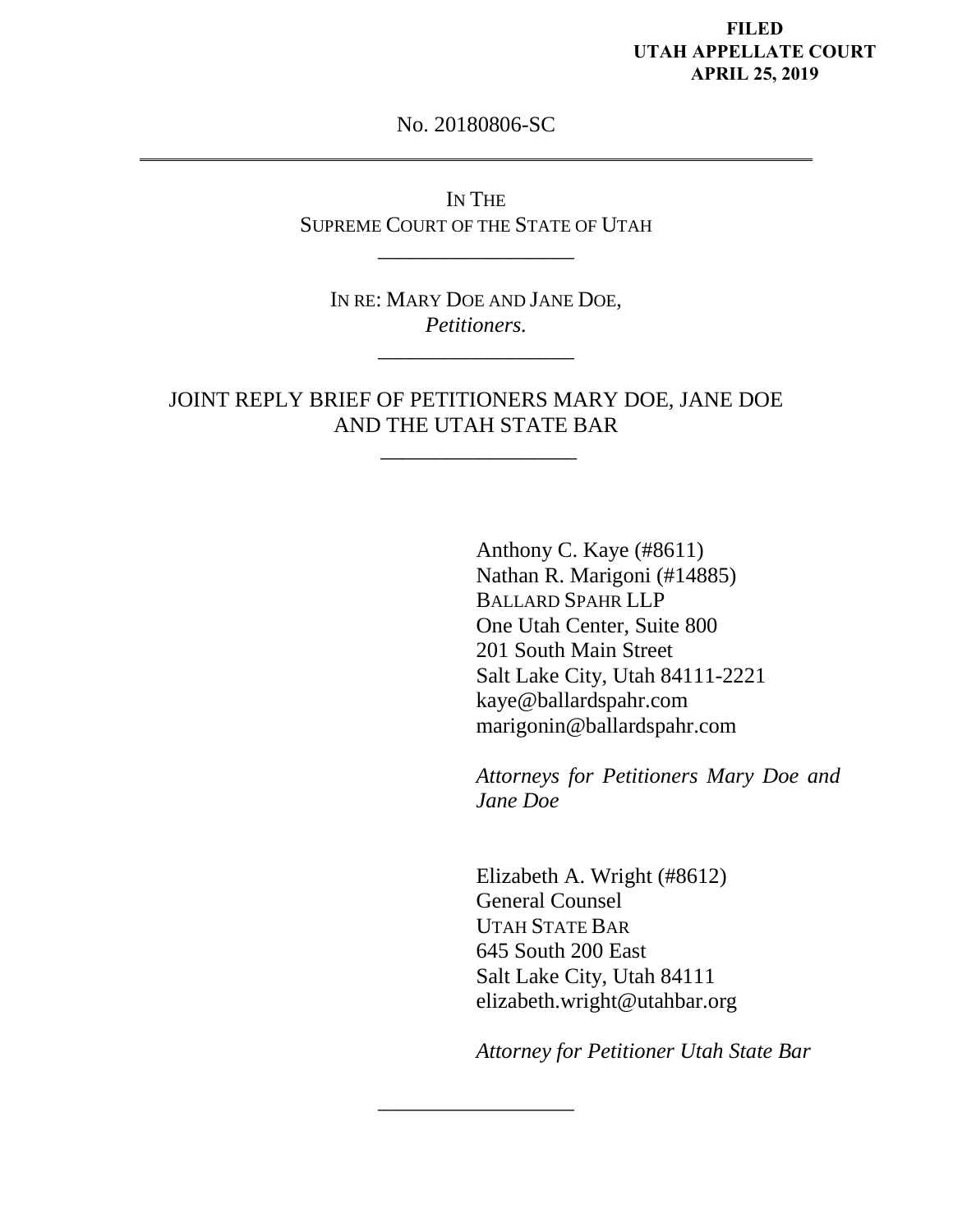## **CURRENT AND FORMER PARTIES**

#### **Petitioners**

Mary Doe and Jane Doe Represented by Anthony C. Kaye, Ballard Spahr LLP

Utah State Bar Represented by Elizabeth A. Wright, General Counsel, Utah State Bar

### **Amicus Curiae**

- 1. Ad Hoc Coalition of Utah Law Professors
- 2. American Bar Association
- 3. American Civil Liberties Union
- 4. Latino Justice Amici
- 5. Parr Brown Gee & Loveless, P.C.
- 6. United States Department of Justice
- 7. University of Utah, S.J. Quinney College of Law
- 8. Utah Attorney General's Office
- 9. Utah Minority Bar Association
- 10. Utah State Office of Legislative Research and General Counsel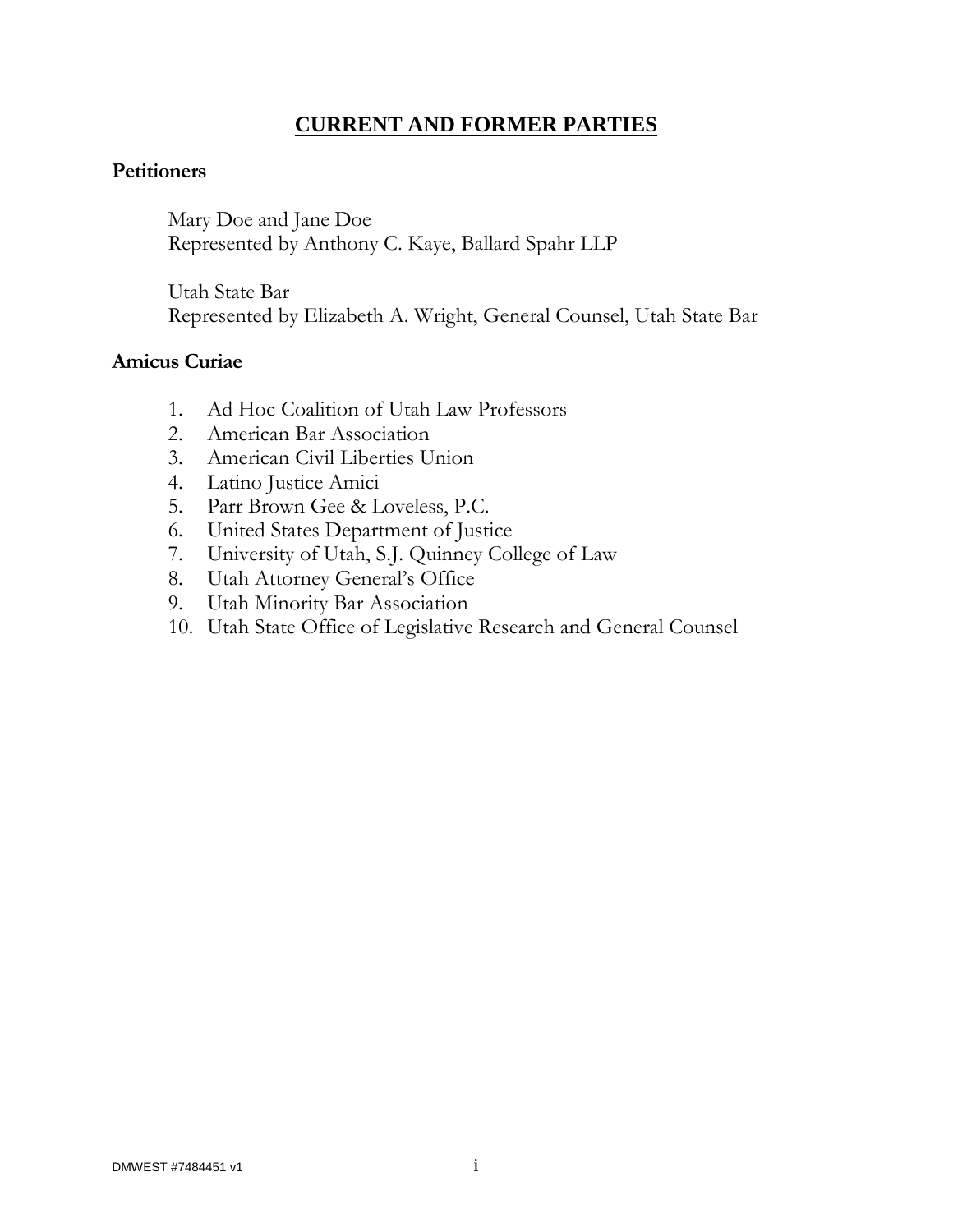# **TABLE OF CONTENTS**

| $\mathbf{I}$ . |           | RESPONSE TO UTAH STATE AMICI AND SUPPORTING AMICI2            |  |
|----------------|-----------|---------------------------------------------------------------|--|
| II.            |           |                                                               |  |
|                |           | A. DACA Is Still in Effect and Regardless, Deferred Action Is |  |
|                | <b>B.</b> | The Court Should Reject the United States' Arguments 11       |  |
|                |           |                                                               |  |
|                |           |                                                               |  |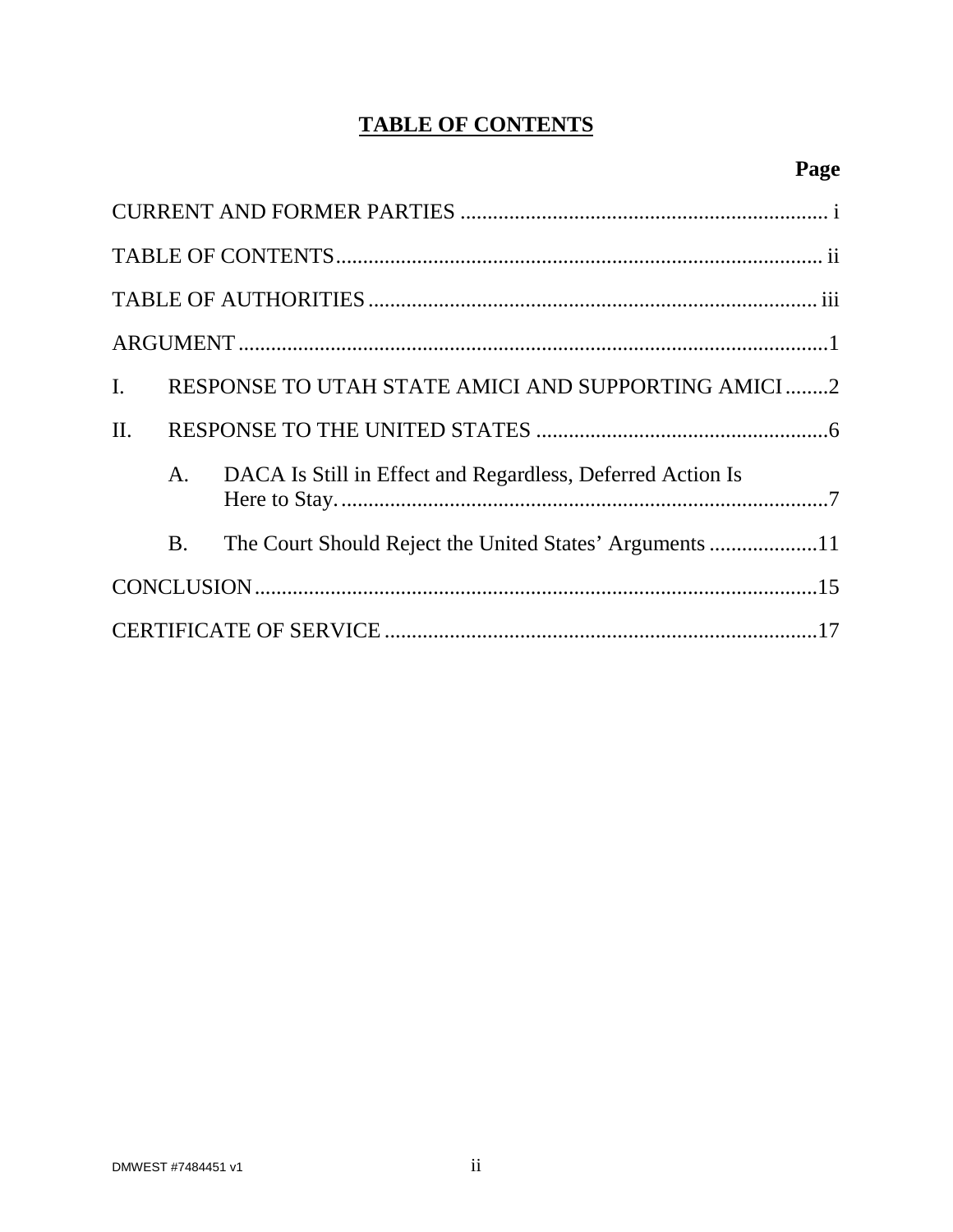# **TABLE OF AUTHORITIES**

## **Federal Cases**

| Ariz. Dream Act Coal. v. Brewer,                                                                                                         |
|------------------------------------------------------------------------------------------------------------------------------------------|
| Chamber of Commerce v. Whiting,                                                                                                          |
| Hodel v. Virginia Surface Mining and Reclamation Ass'n,                                                                                  |
| Murphy v. NCAA,                                                                                                                          |
| Regents of the Univ. of Cal. v. U.S. Dep't of Homeland Sec.,                                                                             |
| United States v. California,<br>2019 U.S. App. LEXIS 11275, 2019 WL 1717075 (9th Cir. Apr.                                               |
| <b>State Cases</b>                                                                                                                       |
| In re Garcia,                                                                                                                            |
| Florida Board of Bar Examiners Re: Questions as to Whether<br>Undocumented Immigrants are Eligible for Admissions to the<br>Florida Bar, |
| <b>Federal Statutes</b>                                                                                                                  |
|                                                                                                                                          |
| <b>Rules</b>                                                                                                                             |
|                                                                                                                                          |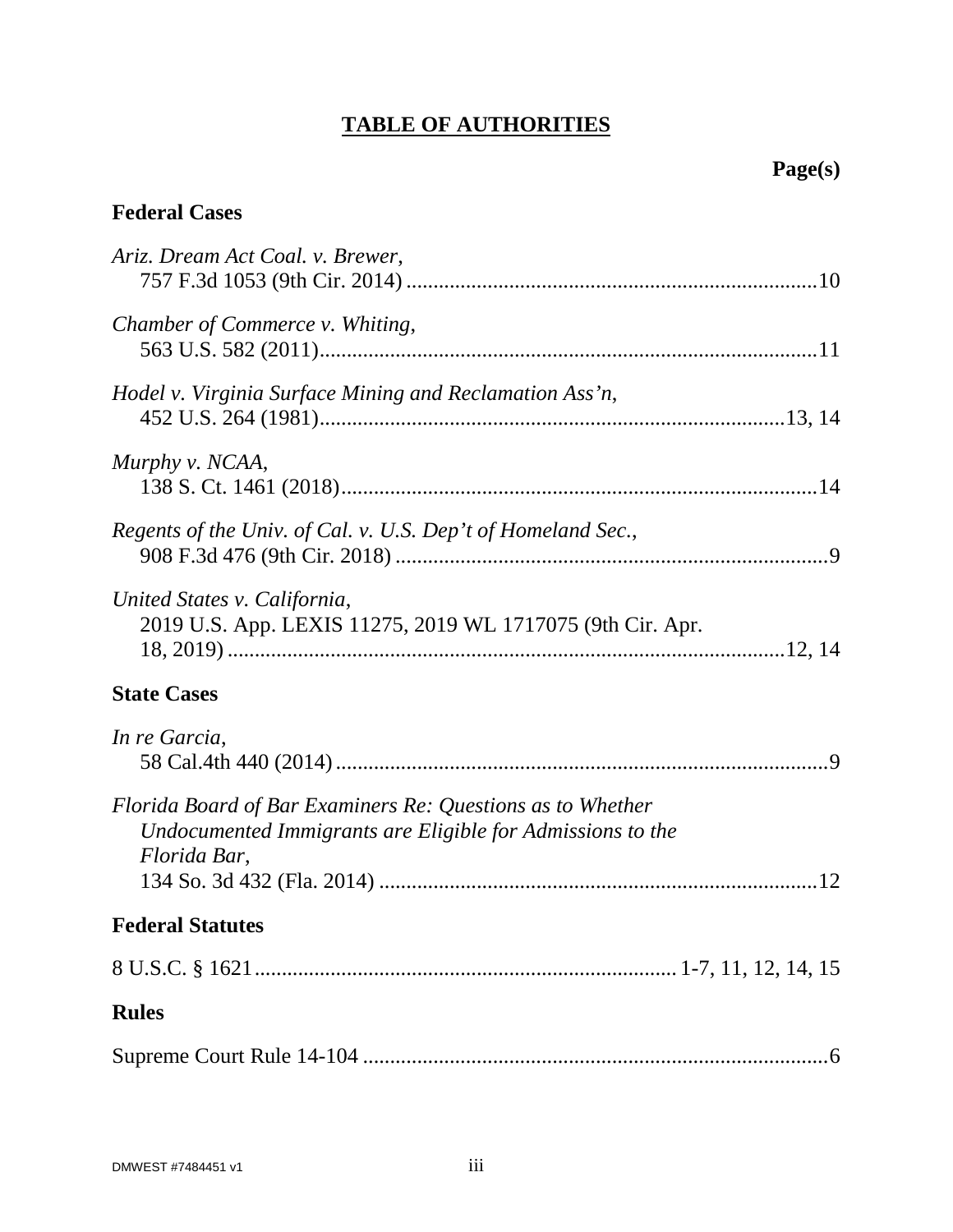# **Regulations**

| <b>Constitutional Provisions</b>                                                                                                                                             |
|------------------------------------------------------------------------------------------------------------------------------------------------------------------------------|
|                                                                                                                                                                              |
| <b>Other Authorities</b>                                                                                                                                                     |
|                                                                                                                                                                              |
|                                                                                                                                                                              |
| Center, Status of Current DACA Litigation,<br>https://www.nilc.org/issues/daca/status-current-daca-litigation (last                                                          |
| DHS, Memorandum on Rescission of Deferred Action for Childhood<br>Arrivals (DACA) (Sept. 5. 2017) available at<br>https://www.dhs.gov/news/2017/09/05/memorandum-rescission- |
|                                                                                                                                                                              |
| National Immigration Forum, Deferred Action Basics (April 15, 2016)<br>https://immigrationforum.org/article/deferred-action-basics/ 11                                       |
| <b>USCIS, Frequently Asked Questions,</b><br>https://www.uscis.gov/archive/frequently-asked-questions (last                                                                  |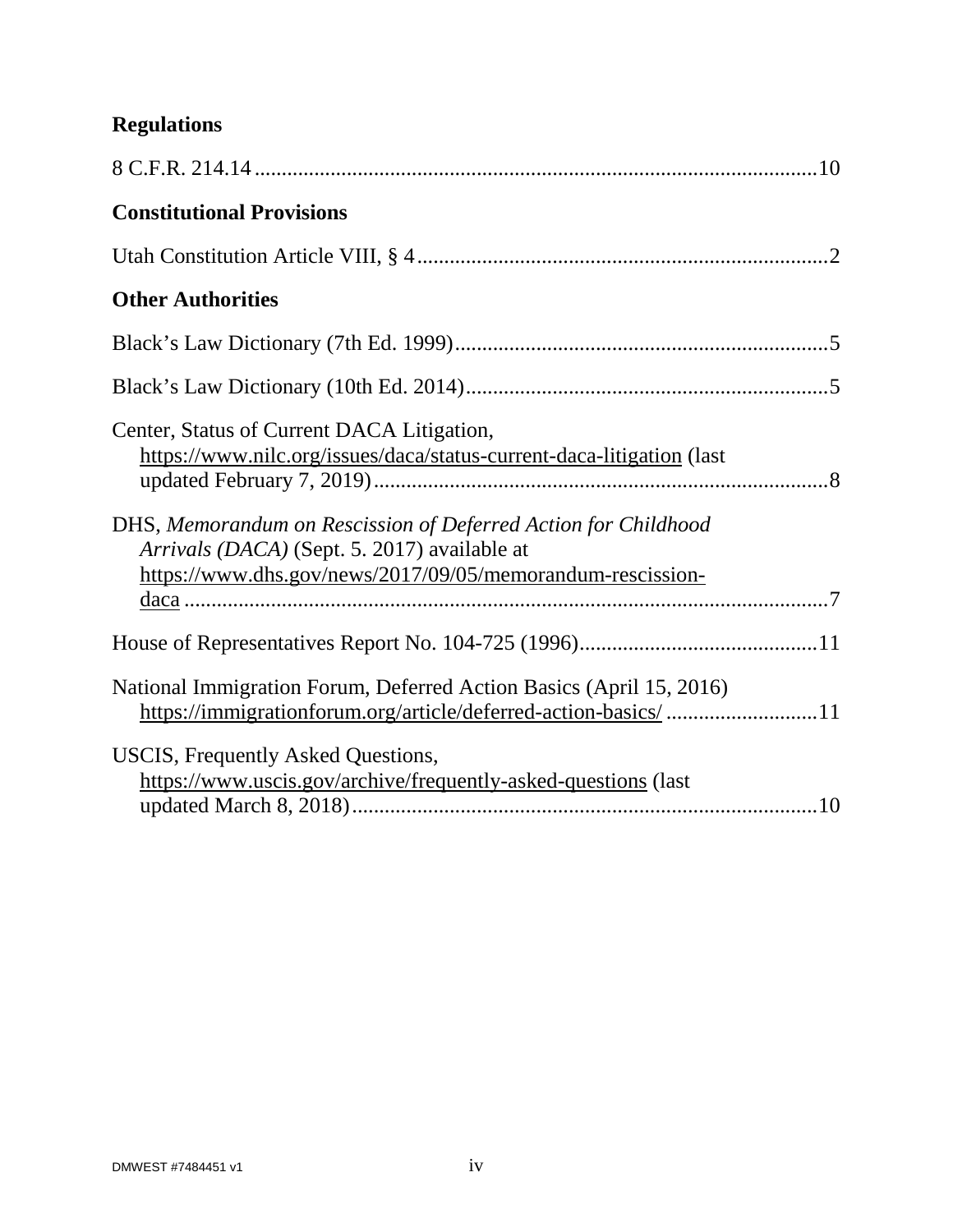#### **ARGUMENT**

The Court has now received amicus briefs from the United States, the legislative and executive branches of Utah's government, the national and local chapters of the American Civil Liberties Union, and a broad array of legal educators, advocates, and practitioners relating to whether this Court can, and should, "enact[] . . . a state law" permitting undocumented immigrants to practice law in Utah. The arguments set forth overwhelmingly demonstrate that this Court may enact a rule authorizing admission of undocumented immigrants to the practice of law, that such a rule would satisfy the "enactment of a State law" provision of 8 U.S.C. § 1621(d), and this Court should adopt such a rule to allow otherwise qualified undocumented immigrants to apply for admission to the practice of law.

Of all the amici, only the United States expressly opposes the petition. As discussed below, the Utah Legislature takes no position on whether the Court should adopt the proposed rule, and the Utah Attorney General suggests the Court delay adoption of a rule unless and until the Legislature authorizes other professional licenses. Both branches agree, however, that the Court could adopt a rule that would satisfy 8 U.S.C. § 1621(d). All remaining amici filed briefs in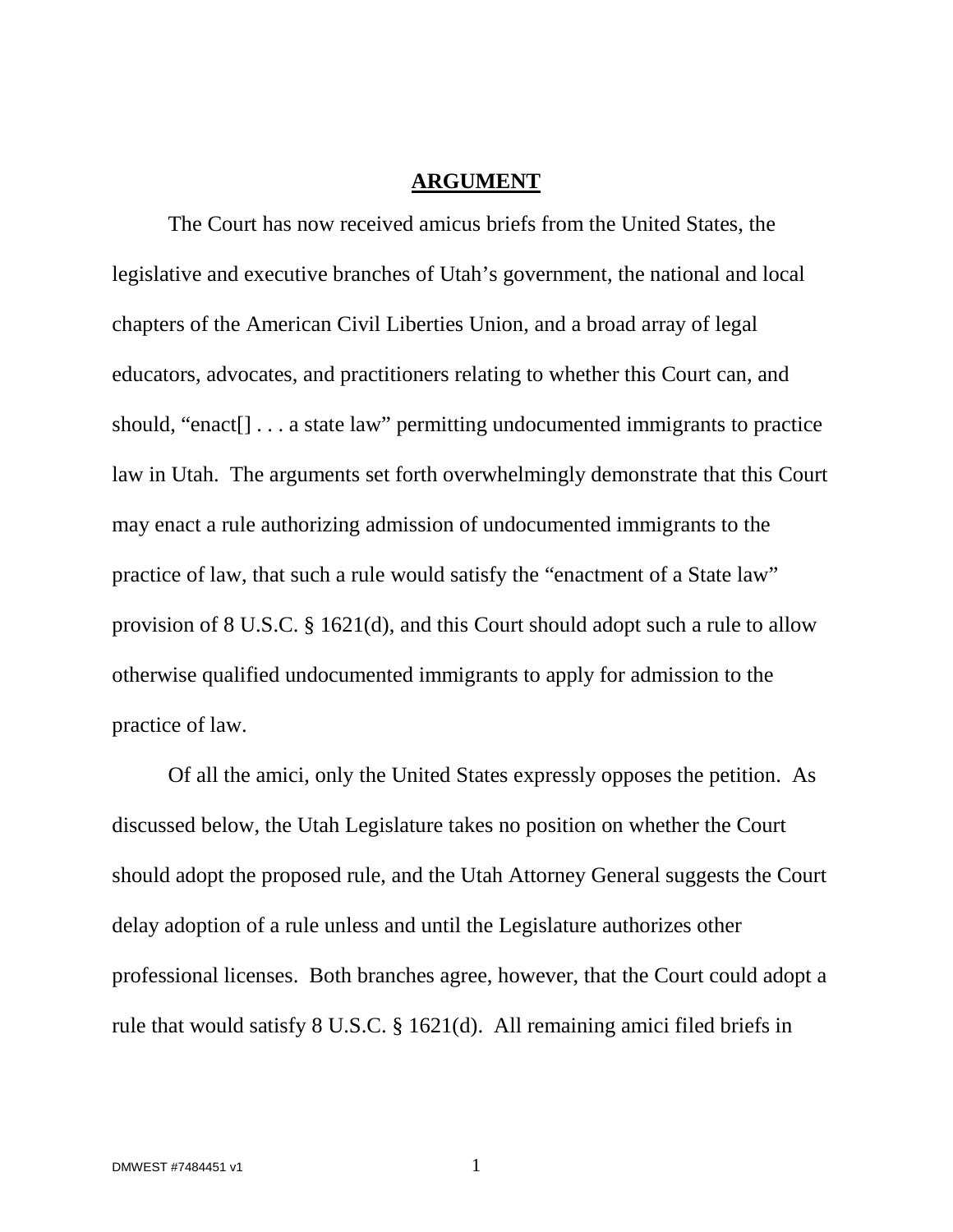support of Petitioners, and Petitioners agree with and join in the arguments raised by supporting amici as set forth below.

#### **I. RESPONSE TO UTAH STATE AMICI AND SUPPORTING AMICI**

<span id="page-7-0"></span>Both the executive and legislative branches of the Utah state government agree that this Court has the authority and is the proper body to enact a rule granting undocumented immigrants eligibility for admission to practice law in the State. While the Utah Legislature expresses concern with characterizing rulemaking by this Court as "enactment of a State law," the Legislature recognizes that licensure to practice law in Utah is "not subject to legislative authority" and is instead "a province of the Court" pursuant to Article VIII, Section 4 of the Utah Constitution. Br. of Amicus Curiae Utah Legislature ("Legislature Br.") at 2-4. The Legislature accordingly agrees with Petitioners that, if read to require the Legislature to pass a law granting undocumented immigrants eligibility for law licenses, Section 1621(d) would violate the Tenth Amendment because it would purport "to require the Legislature to perform a function that the Utah Constitution delegates to the Court." *Id*. at 7. Moreover, the Legislature is of the view that "how Utah chooses to make decisions relating to the eligibility for admission to practice law is 'not a legitimate concern of the federal government,'" but rather a matter committed to the sound discretion of this Court. *Id.* at 10 (quoting *In re*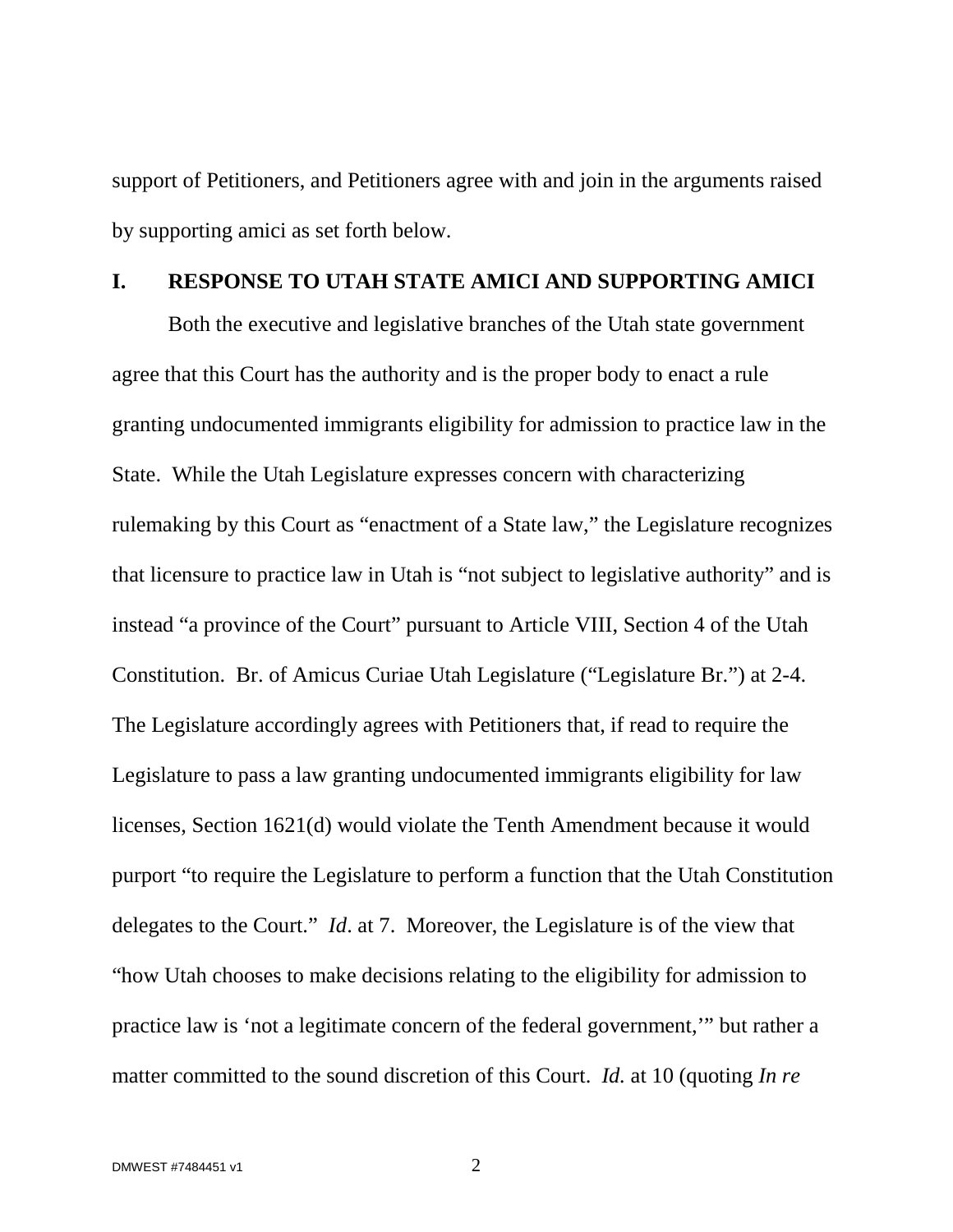*Vargas*, 131 A.D. 3rd 4, 25 (N.Y. App. Div 2015)). The Legislature accordingly takes no position on whether the Court should adopt such a rule, but recognizes that the Court would be the proper entity to do so. *Id*. Like the Legislature, the Utah Attorney General recognizes the exclusive authority of this Court to regulate the practice of law by rule. Br. of Amicus Curiae the Office of the Attorney General ("Attorney General Br.") at 10-11. The Attorney General goes one step further than the Legislature to conclude that promulgation of a rule by this Court constitutes "enactment of a State law" under Section 1621(d), but arrives at the same conclusion—that this Court is the only body constitutionally permitted to authorize the practice of law by undocumented immigrants, and any interpretation of Section 1621(d) requiring a legislative act would violate the anticommandeering principles of the Tenth Amendment. *Id.* at 9-11. Unlike the Legislature, the Attorney General counsels the Court to adopt a "wait and see" approach, authorizing the practice of law by undocumented immigrants only if the Legislature first passes a statute allowing undocumented immigrants to obtain other professional licenses. With due respect to the Attorney General, his urging to follow the Legislature's policy lead is mistaken. First, different types of professional licenses implicate different policy considerations—including public safety and trust in licensed professionals, the risk posed to the public by unlicensed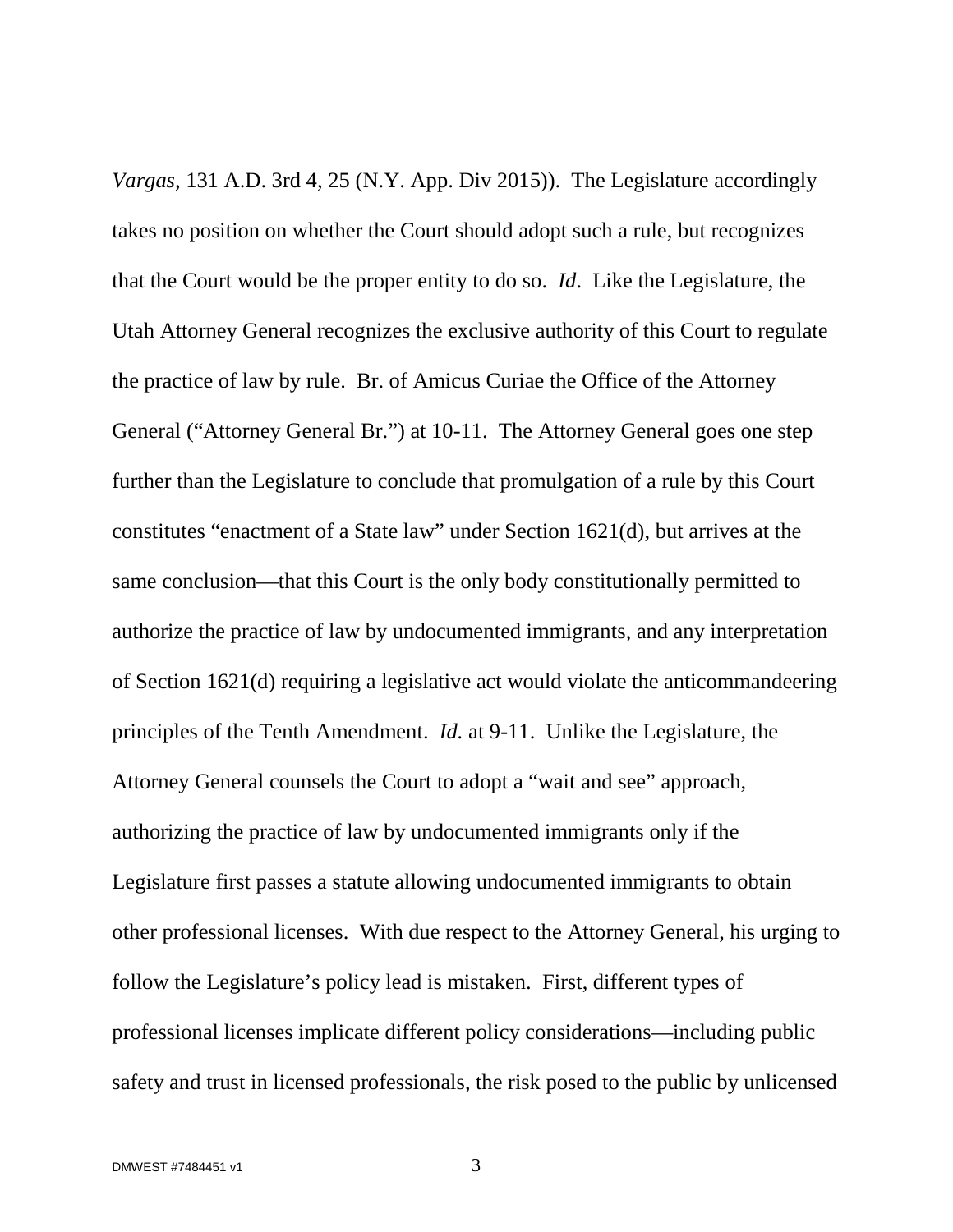practitioners, and the impact of licensing decisions on access to and cost of professional services. With respect to the practice of law, these considerations are uniquely within this Court's expertise and experience. The Legislature's decision to extend to (or withhold from) undocumented immigrants other professional licenses thus has no bearing on whether undocumented immigrants should be eligible to practice law. Second, and more importantly, this Court should not cede its constitutional authority to regulate the legal profession to another branch of government. This is a central point of the Legislature's own brief—that it is solely the Court's province to determine the eligibility of undocumented immigrants to practice law. Legislature Br. at 6-7. Whether a class of otherwise qualified applicants should be eligible for admission to practice law in this State is not—and should not—be conditioned on whether the Legislature first acts to permit those persons access to other professional licenses.

In any event, Petitioners agree with the Legislature and Attorney General that this Court must avoid an interpretation of Section 1621 that would conflict with the Tenth Amendment. Legislature Br. at 7-10; Attorney General Br. at 8-11. This argument is joined by all amici aside from the United States.

Petitioners also agree with and join the chorus of amici who argue this Court may, consistent with the plain meaning of Section 1621(d), "enact[] a State law"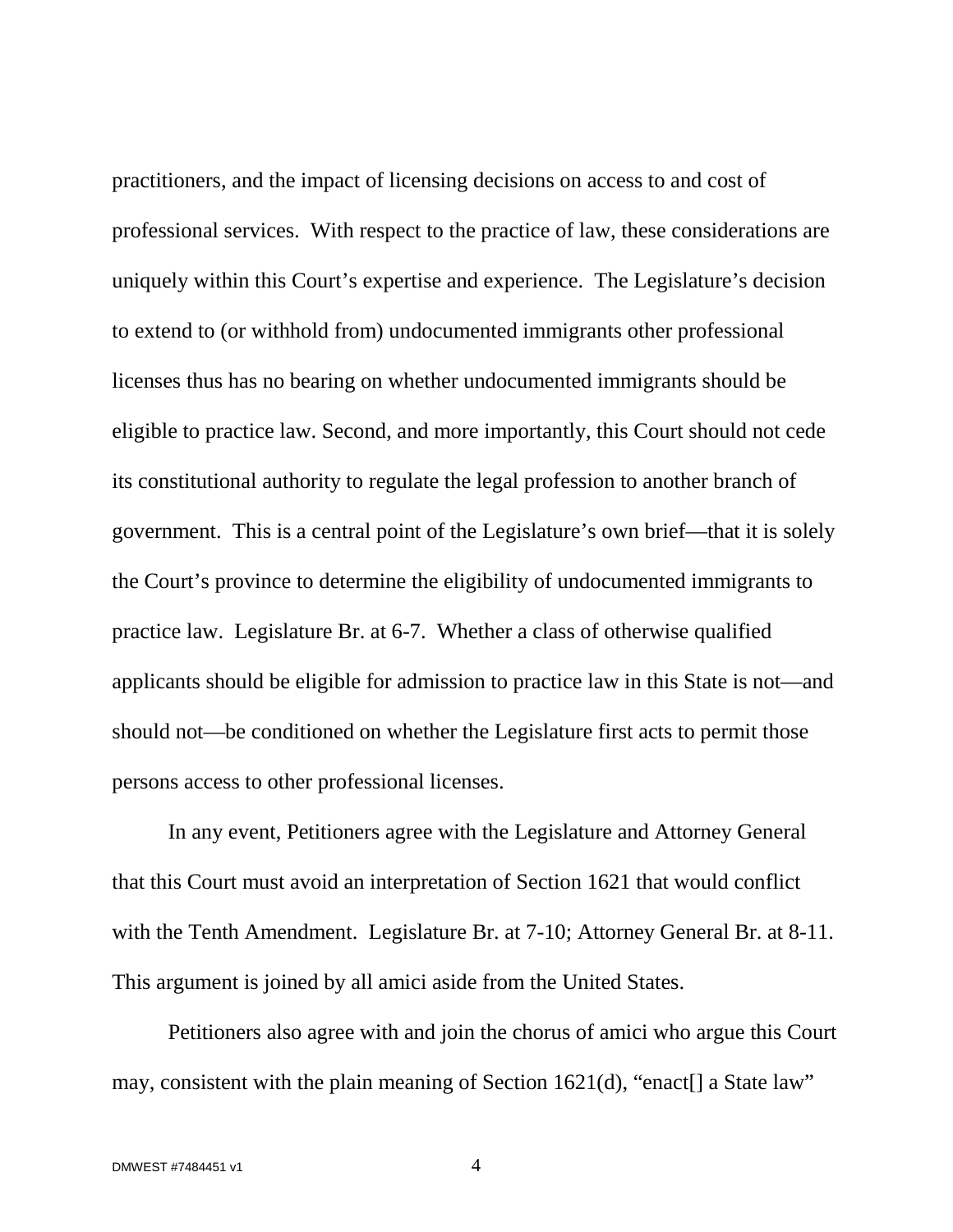<span id="page-10-1"></span><span id="page-10-0"></span>making undocumented immigrants eligible for bar admission. 8 U.S.C. §1621(d). The term "enact" means "to make into law by authoritative act." Black's Law Dictionary, 643 ( $10<sup>th</sup>$  Ed. 2014). The term "law" refers to "[t]he set of rules or principles dealing with a specific area," *id.* at 1015, and the term "state law" refers to the "body of law in a particular state consisting of the state's constitution, statutes, regulations, and common law." Black's Law Dictionary, 1416 (7th Ed. 1999). And the text of the statute—"through the enactment of a State law," is passive, suggesting Congress did not want to limit a state's ability to opt out of Section 1621(a) to a particular branch of government. *See generally* Br. of Amici Curiae The American Civil Liberties Union and ACLU of Utah ("ACLU Br.") at 6-26; LatinoJustice's Amicus Curiae Br. at 27-30; Parr Brown Gee & Loveless, P.C.'s ("Parr Brown") Amicus Curiae Br. at 7-9; University of Utah, S.J. Quinney College of Law Amicus Curiae Br. at 10-13; Attorney General Br. at 3-8. Accordingly, this Court need not reach Petitioner's argument, joined by all amici curiae except the United States, that any contrary interpretation would violate the Tenth Amendment and principles of federalism and state sovereignty.

Petitioners also agree with amici Ad Hoc Coalition of Utah Law Professors ("Utah Law Professors") and Parr Brown that a license to practice law in Utah is not a "State or local public benefit" as defined in Section 1621(c)(1) because it is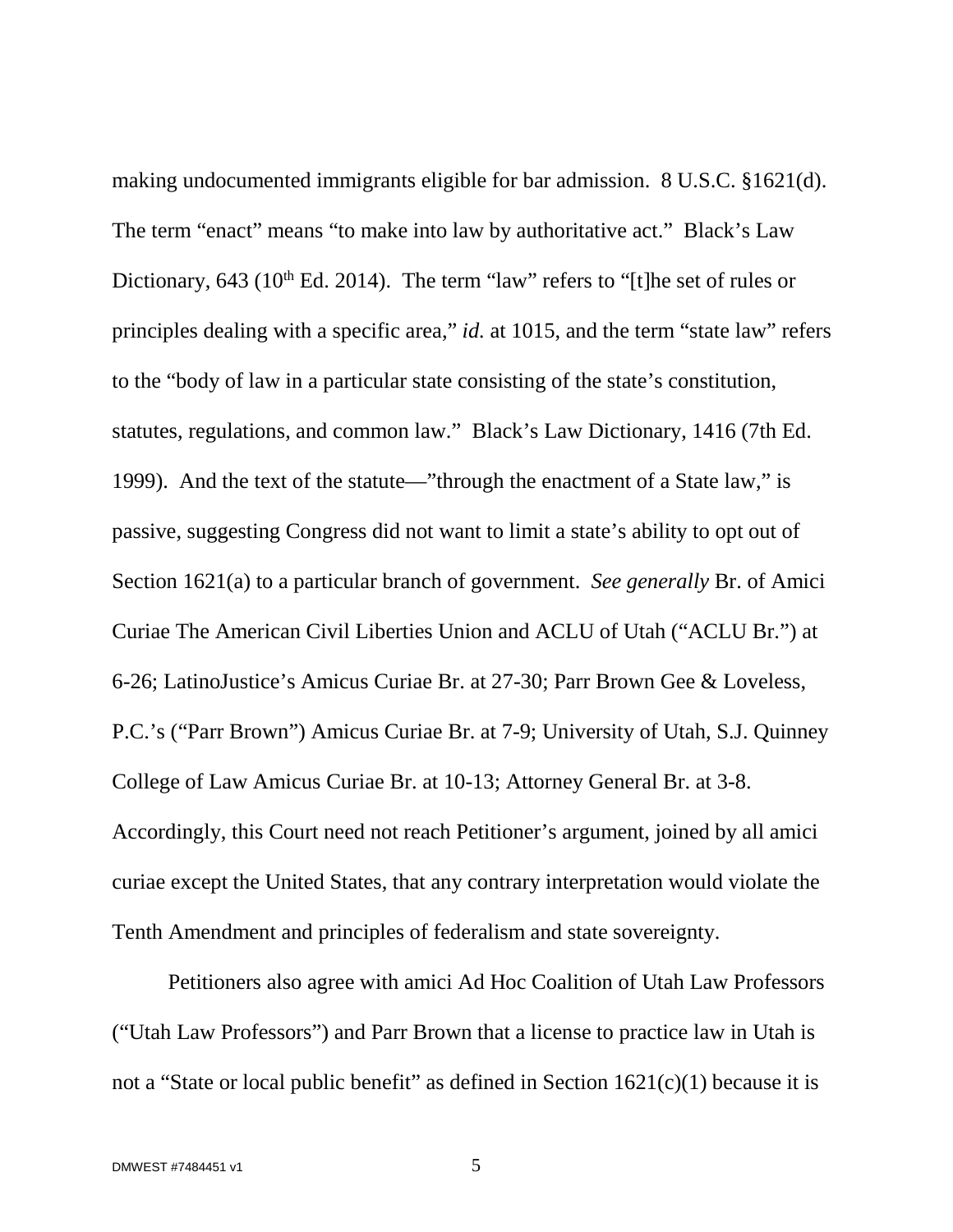<span id="page-11-0"></span>not "provided by an agency of a State or local government or by appropriated funds of a State or local government."  $8 \text{ U.S.C.}$   $\frac{6}{5} \cdot 1621(c)(1)(\text{A})$ . The Utah Supreme Court, which approves all Utah law licenses pursuant to Rule 14-104(c) of the Supreme Court Rules of Professional Practice, is not an "agency of a State or local government"—it is an independent branch of state government. *See* Parr Brown Br. at 3-7; Utah Law Professors Br. at 7-10. Furthermore, Utah does not fund law licenses with "appropriated funds of a State or local government." 8 U.S.C. §  $1621(c)(1)(A)$ . Instead, applicants and attorneys support the licensing process with admissions, licensing and other fees paid by applicants and attorneys to the Utah State Bar, a private, non-governmental organization that administers attorney admissions for the Court. Parr Brown Br. at 5-7; Utah Law Professors Br. at 11-15 & Ex. B. A license to practice law in Utah is therefore outside the scope of 8 U.S.C. § 1621, and this Court may adopt a rule making undocumented immigrants eligible for admission to the practice of law regardless of whether such a rule would constitute "enactment of a State law" under that statute.

### **II. RESPONSE TO THE UNITED STATES**

The United States, for its part, opposes the Petition on two grounds. First, the United States argues that this Court should decline to enact a rule authorizing bar admission to otherwise eligible undocumented immigrants—including DACA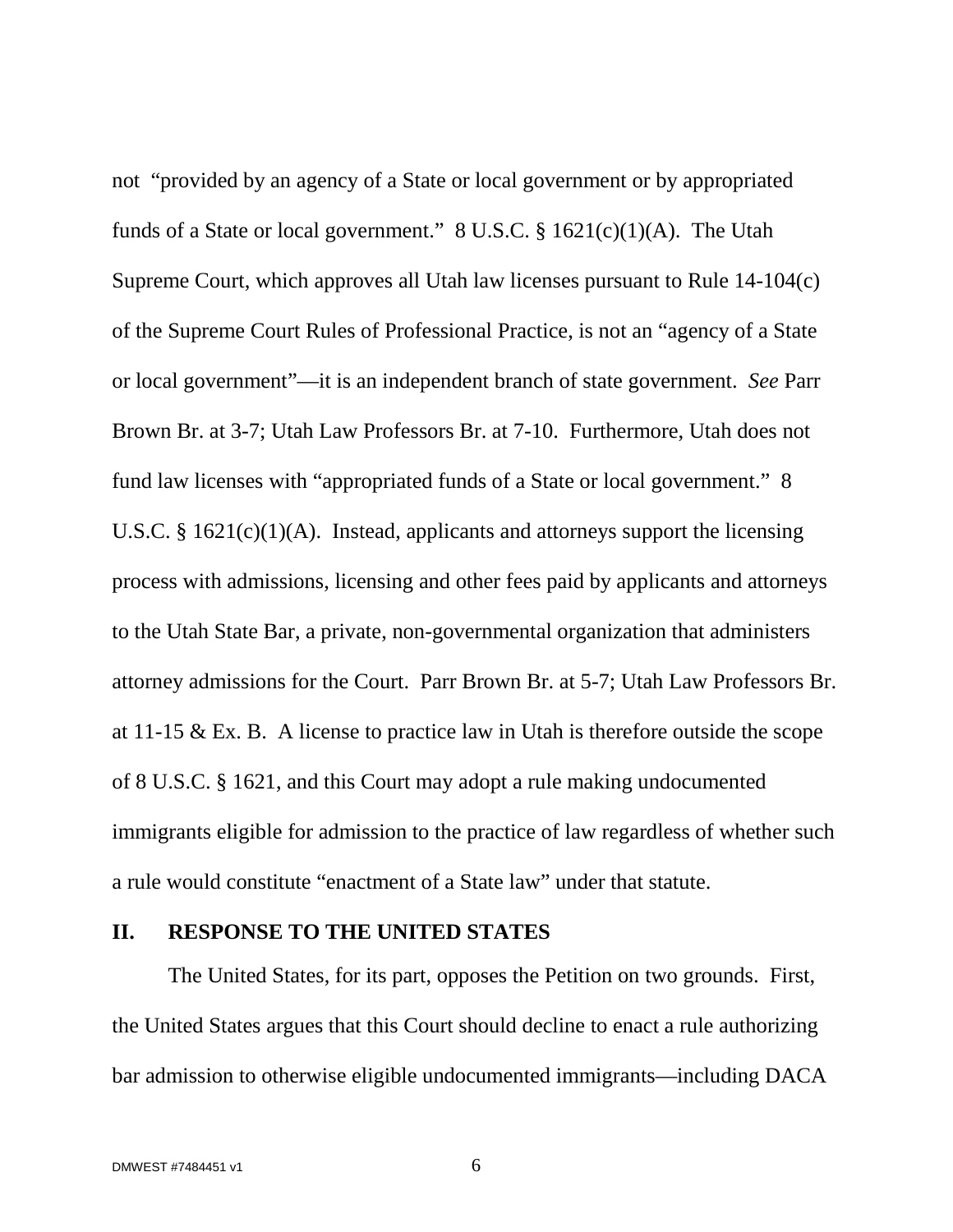<span id="page-12-0"></span>recipients–because DACA is based on an exercise of agency enforcement discretion that the Department of Homeland Security purported to rescind on September 5, 2017. Br. of United States as Amicus Curiae ("United States Br.") at 7-8; *see also* Elaine C. Duke, Acting Secretary, DHS, *Memorandum on Rescission of Deferred Action for Childhood Arrivals (DACA)* (Sept. 5. 2017) ("Duke Mem.") available at [https://www.dhs.gov/news/2017/09/05/memorandum-rescission-daca.](https://www.dhs.gov/news/2017/09/05/memorandum-rescission-daca) Second, the United States argues that even if this Court determines it is prudent permit DACA recipients to practice law in Utah, a rule enacted by this Court cannot satisfy 1621(d) because "the phrase 'enactment of a State law' naturally connotes a statute passed by the state legislature." United States Br. at 10. These arguments are each without merit.

## **A. DACA Is Still in Effect and Regardless, Deferred Action Is Here to Stay**

The United States argues it would be imprudent for this Court to grant law licenses to undocumented immigrants "based on parameters of an exercise of enforcement discretion that DHS has concluded is unlawful and should, in any case, be abandoned." United States Br. at 8. Of course, DACA has been in effect since 2012, and, as the United States concedes, multiple courts have enjoined DHS's attempt to rescind the program. United States Br. at 6 n.3 (citing cases);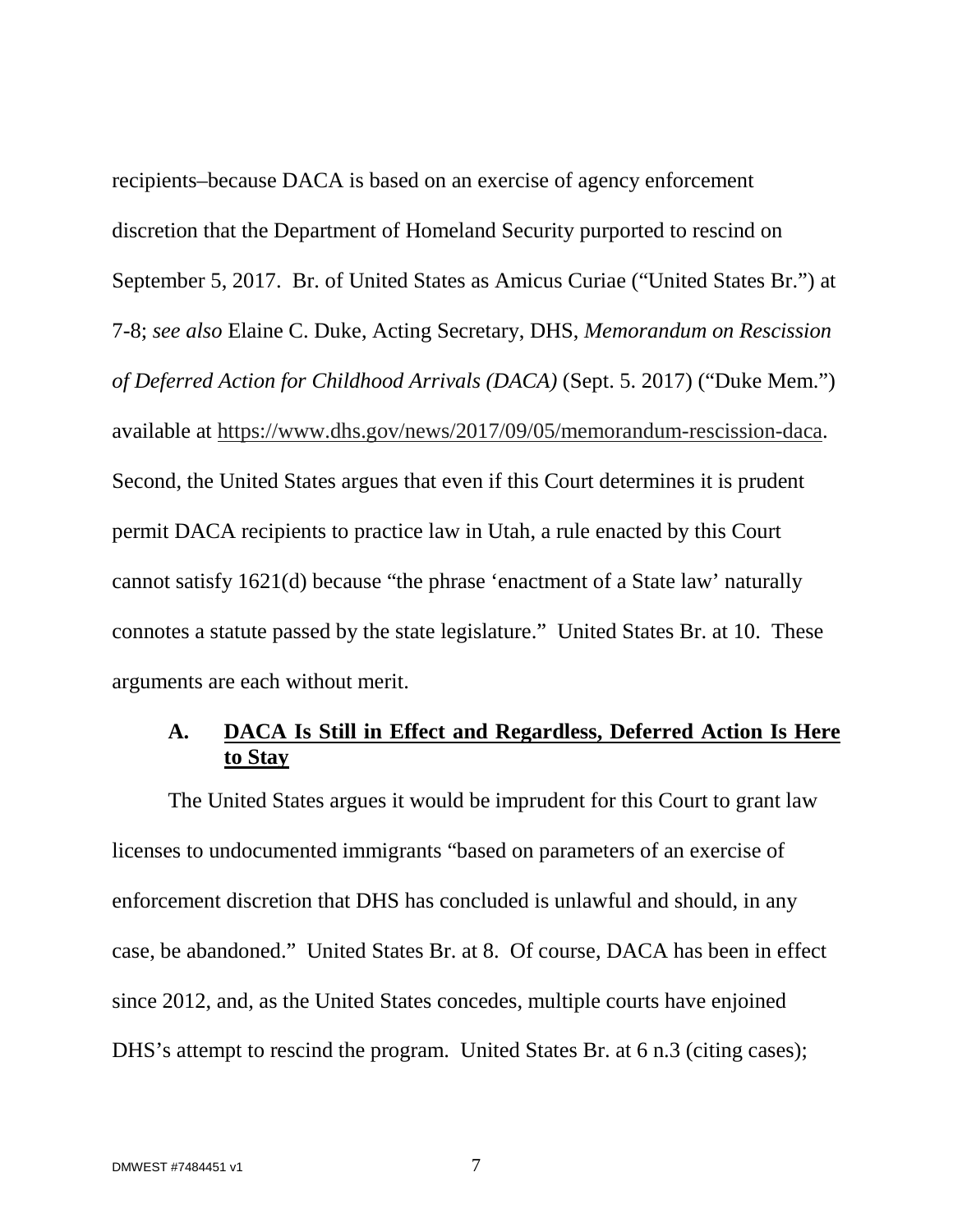ACLUBr. at 29 n.12 (citing cases).<sup>1</sup> Most recently, the United States Court of Appeals for the Ninth Circuit affirmed a nationwide injunction, holding that plaintiffs are likely to prevail in establishing that DHS's rescission of DACA on the ground that it is an "illegal" program is arbitrary and capricious:

> But after a change in presidential administrations, in 2017 the government moved to end the DACA program. Why? According to the Acting Secretary of Homeland Security, upon the legal advice of the Attorney General, DACA was illegal from its inception, and therefore could no longer continue in effect. And after Dulce Garcia along with other DACA recipients and affected states, municipalities, and organizations—challenged this conclusion in the federal courts, the government adopted the position that its fundamentally legal determination that DACA is unlawful is unreviewable by the judicial branch. With due respect for the Executive Branch, we disagree.

<span id="page-13-0"></span>The government may not simultaneously both assert that its actions are legally compelled, based on its interpretation of the law, and avoid review of that assertion by the judicial branch, whose "province and duty" it is "to say what the law is." *Marbury v. Madison*, 5 U.S. (1 Cranch) 137, 177 (1803). The government's decision to rescind DACA is subject to judicial review. And, upon review, we conclude that plaintiffs are likely to succeed on their claim that the rescission of DACA at least as justified on this record—is arbitrary,

<span id="page-13-1"></span><sup>&</sup>lt;sup>1</sup> See generally National Immigration Law Center, Status of Current DACA Litigation, https://www.nilc.org/issues/daca/status-current-daca-litigation (last updated February 7, 2019).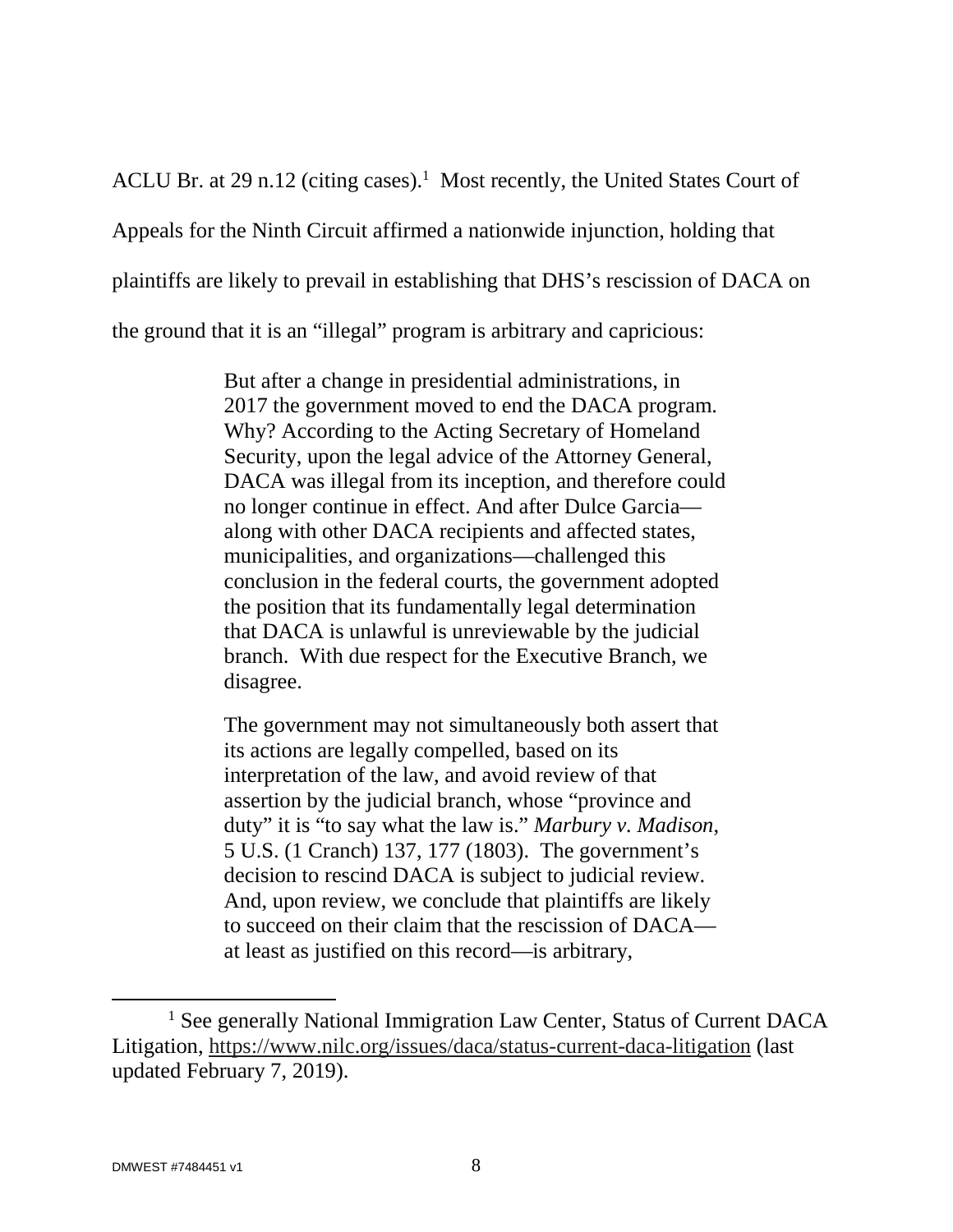capricious, or otherwise not in accordance with law. We therefore affirm the district court's grant of preliminary injunctive relief.

<span id="page-14-0"></span>*Regents of the Univ. of Cal. v. U.S. Dep't of Homeland Sec.*, 908 F.3d 476, 486 (9th Cir. 2018). Further, despite DHS's multiple filings for certiorari before judgment, the United States Supreme Court has not granted review in any of the pending DACA cases. *See* United States Br. at 6 n.3. Accordingly, DACA remains in effect and will likely remain in effect for some time regardless of DHS's erroneous position that the policy is unlawful.

Moreover, whether DHS is ultimately successful in rescinding DACA should have no bearing on whether this Court permits undocumented immigrants to practice law in Utah. Any undocumented immigrant should be eligible for admission to the Utah State Bar if otherwise qualified and of good moral character. This includes individuals who have deferred action relief now and individuals who might obtain deferred action relief in the future.<sup>[2](#page-14-2)</sup> According to the United States Citizenship and Immigration Services (USCIS), "[d]eferred action is a

<span id="page-14-2"></span><span id="page-14-1"></span><sup>&</sup>lt;sup>2</sup> It could also include undocumented immigrants without deferred action relief. The California Supreme Court took this approach and admitted Sergio C. Garcia to the California State Bar based on an immigration visa petition that had been pending for more than 19 years. Mr. Garcia was not eligible for DACA because he was over the age of 30 when DHS adopted the policy. *In re Garcia*, 58 Cal.4<sup>th</sup> 440, 463 & n.18 (2014).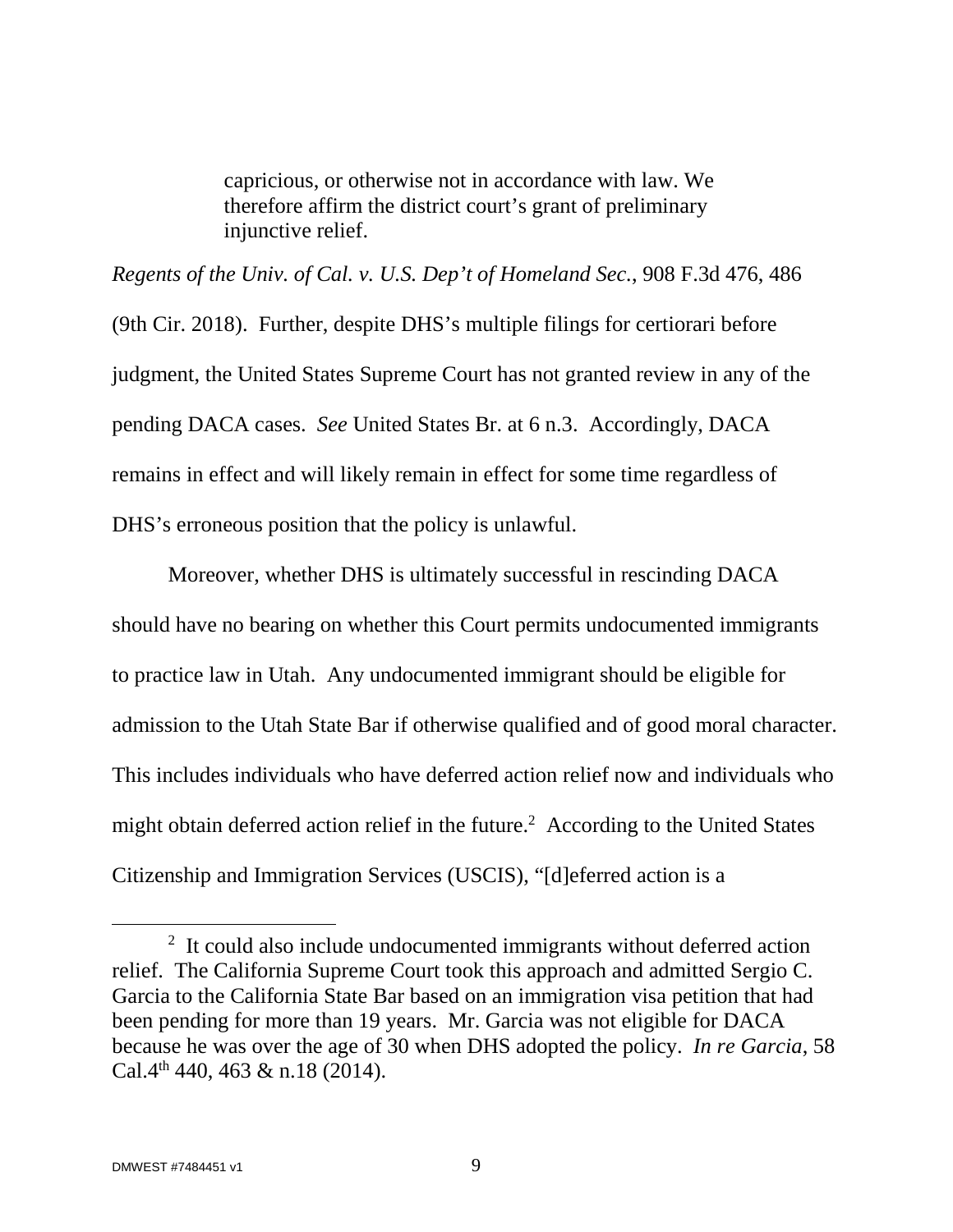<span id="page-15-2"></span>discretionary determination to defer a removal action of an individual as an act of prosecutorial discretion." USCIS, Frequently Asked Questions,

<span id="page-15-0"></span><https://www.uscis.gov/archive/frequently-asked-questions>(last updated March 8, 2018). DHS considers individuals with deferred action relief to be lawfully present in the United States because "deferred action is a period of stay authorized by the Attorney General." *Ariz. Dream Act Coal. v. Brewer,* 757 F.3d 1053, 1059 (9th Cir. 2014); *citing* 8 U.S.C. § 1182(a)(9)(B)(ii); 8 C.F.R. 214.14(d)(3); U.S. Immigration and Naturalization Servs., Adjudicator's Field Manual Ch.  $40.9.2(b)(3)(J).$ 

<span id="page-15-1"></span>Deferred action is not an anomaly. Deferred action has been available based on humanitarian considerations since at least as early as 1975, when the former Immigration and Naturalization Service ("INS") issued the following guidance: "Deferred action. In every case where the district director determines that adverse action would be unconscionable because of the existence of appealing humanitarian factors, he shall recommend consideration for deferred action category." INS, Operations Instructions, O.I. § 103.1(a)(1)(ii) (1975); *see generally* Shoba S. Wadhia, *The Role of Prosecutorial Discretion in Immigration Law*, 9 Conn. Pub. L. J. 243 (2010) (reviewing the legal background and history of deferred action). The United States may grant deferred action relief on an ad hoc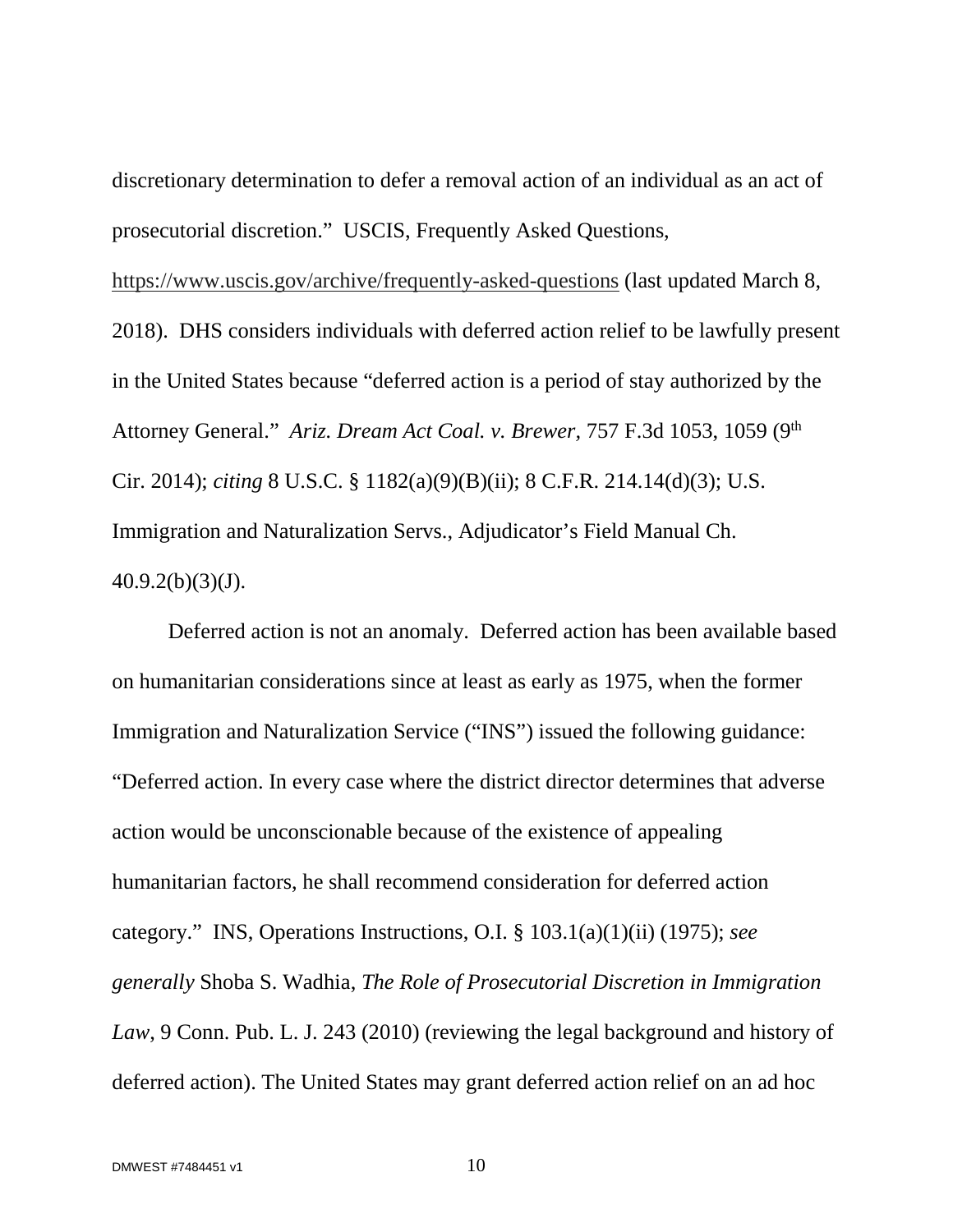<span id="page-16-2"></span>basis or may target it at specific groups. According to the National Immigration Forum, the United States has granted deferred action relief to targeted groups of undocumented immigrants at least 20 times since the 1970s, and at least five times since the late 1990s. National Immigration Forum, Deferred Action Basics (April 15, 2016) [https://immigrationforum.org/article/deferred-action-basics/.](https://immigrationforum.org/article/deferred-action-basics/) Accordingly, as long as deferred action continues to exist, there is no reason to deny individuals with deferred action relief the opportunity to practice law in Utah, regardless of whether one deferred action program—DACA—is rescinded by the United States.

## **B. The Court Should Reject the United States' Arguments**

<span id="page-16-1"></span>The Court should reject the United States' argument that Section 1621(d) requires the Legislature to take action. As the United States itself concedes, "in many circumstances congressional references to state law can properly be understood to encompass any state provision with the force of law." United States Br. at 11. But the United States, relying heavily on an unexplained sentence in House of Representatives Report No. 104-725 (1996) (Conf. Rep.), nevertheless maintains that Section 1621(d) does not permit this Court to enact a law opting out of Section 1621(a). Of course, "Congress's 'authoritative statement is the statutory text, not the legislative history.'" *Chamber of Commerce v. Whiting*, 563 U.S. 582,

<span id="page-16-0"></span>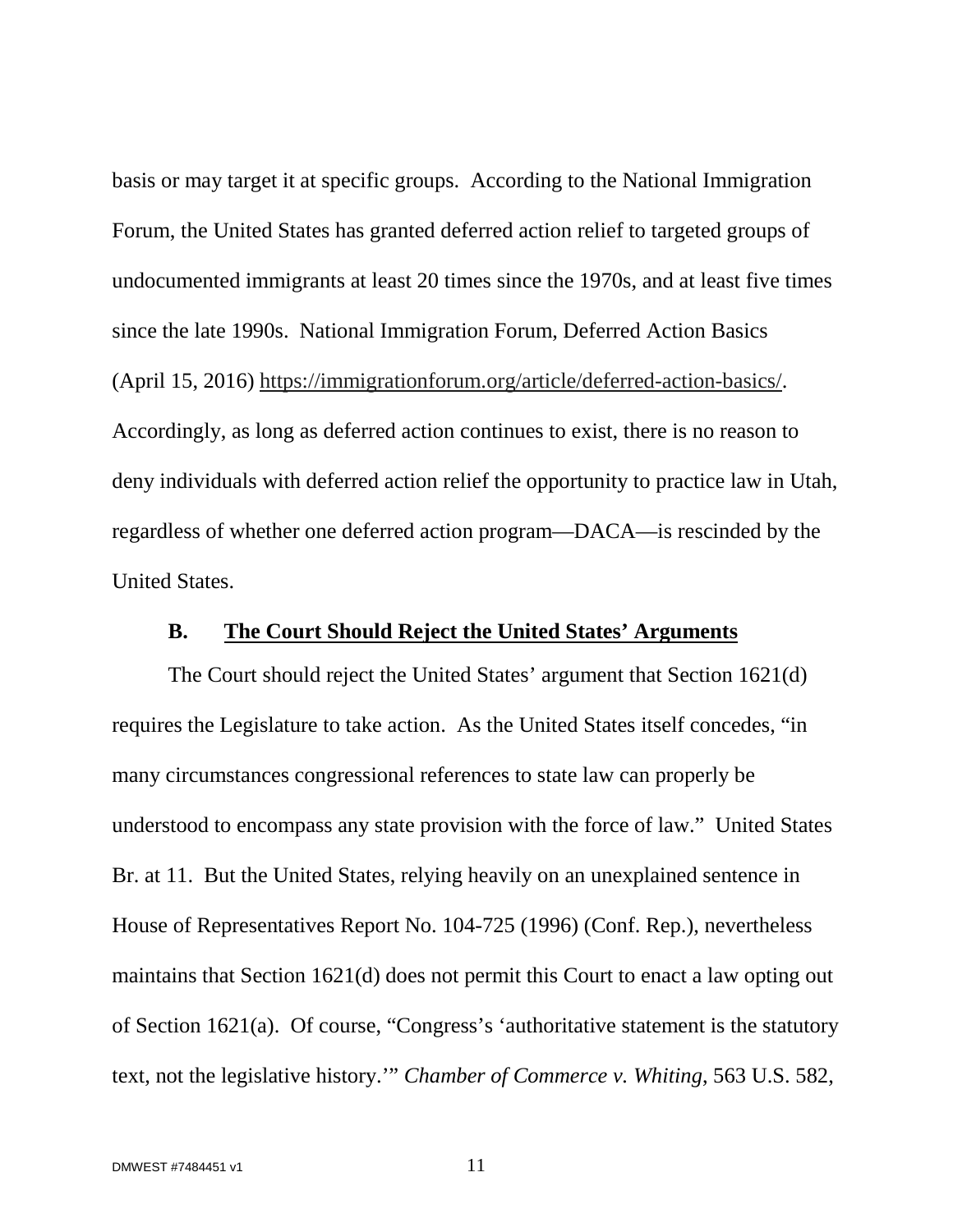<span id="page-17-0"></span>599 (2011) (quoting *Exxon Mobil Corp. v. Allapattah Servs., Inc.*, 545 U.S. 546, 568 (2005)); *accord United States v. California*, 2019 U.S. App. LEXIS 11275 at  $*55$  n.18, 2019 WL 1717075 (9<sup>th</sup> Cir. Apr. 18, 2019) (declining to credit the same conference report upon which the United States relies with respect to a different section of the Immigration and Nationality Act).

<span id="page-17-1"></span>Similarly misplaced is the United States' reliance on the Florida Supreme Court's advisory opinion in *Florida Board of Bar Examiners Re: Questions as to Whether Undocumented Immigrants are Eligible for Admissions to the Florida Bar*, 134 So. 3d 432 (Fla. 2014). In that matter, the Florida Board of Bar Examiners asked the court for its opinion on whether a particular undocumented immigrant and similarly situated future applicants were eligible for admission under then-existing law. *Id*. at 433. Accordingly, the court surveyed existing Florida law and determined the applicant was ineligible because "there is no current State law that meets the requirements of section 1621(d) and permits this Court to issue a law license to an unauthorized immigrant." *Id*. at 435. In contrast to this case, the Florida Supreme Court was not asked to adopt a rule granting to undocumented immigrants eligibility for bar admission, and neither analyzed nor concluded that adoption of such a rule would not satisfy Section 1621(d). Accordingly, the Florida Supreme Court's "plain meaning" analysis of Section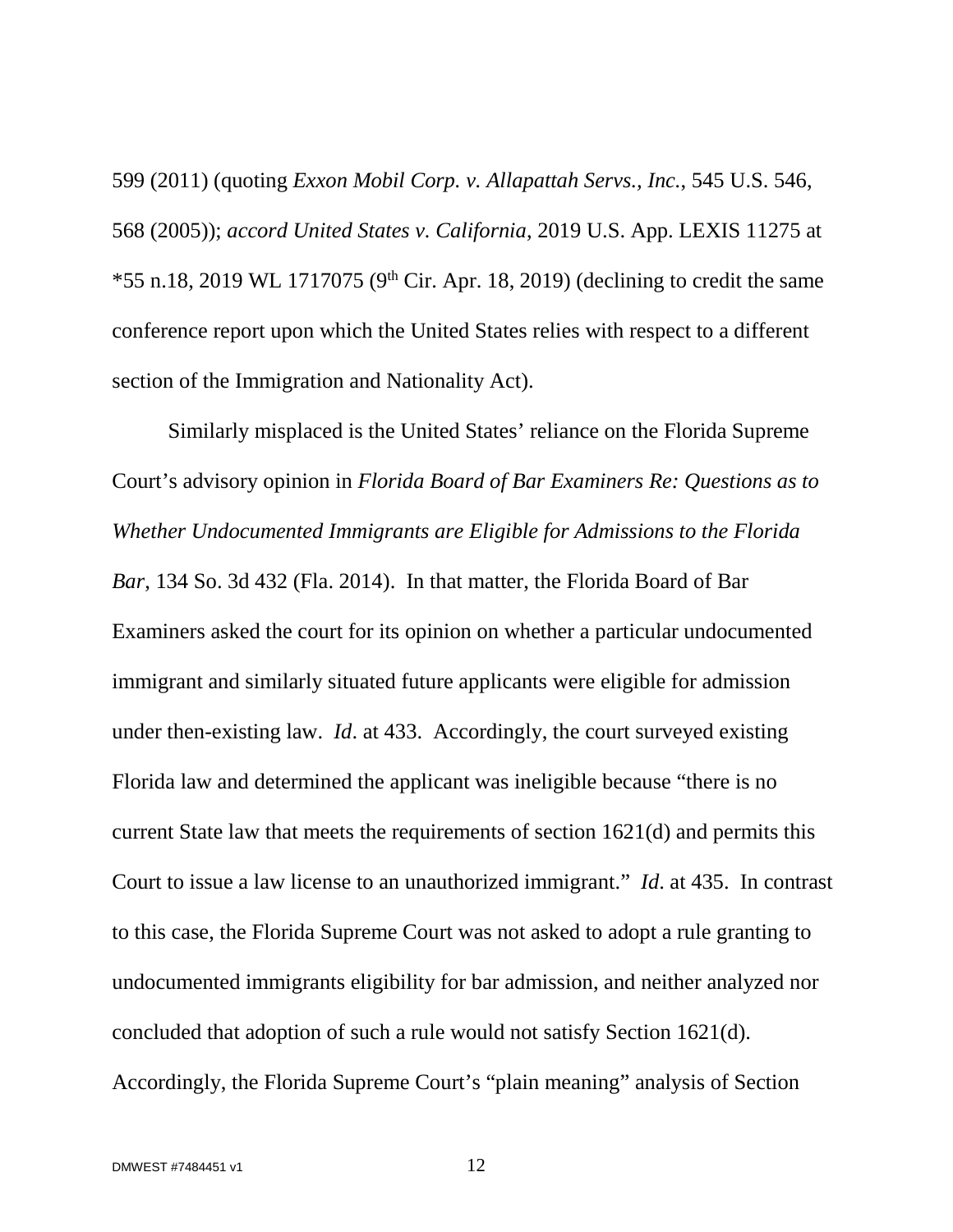1621(d) is dicta, cursory and incomplete. Like the United States here, the court did not review the dictionary or statutory definitions of "enact" and "law," address the multitude of other statutes that use words like "legislature" and "statute" explicitly, or consider the federalism clear-statement rule. *Id*.; *compare* United States Br. at 9-11 *with* ACLU Br. at 6-18, Attorney General Br. at 2-8, and Parr Brown Br. at 7- 9.

<span id="page-18-0"></span>Furthermore, the United States analogy to *Hodel v. Virginia Surface Mining and Reclamation Ass'n*, 452 U.S. 264, 288 (1981) is based on a logical fallacy. *Hodel* involved a Tenth Amendment challenge to the Surface Mining Control and Reclamation Act of 1977 ("SMCRA"). Like many environmental statutes passed in the 1960s and 1970s, SMCRA deploys a cooperative federalism approach under which states are expected to take the lead in surface mining regulation while the federal government oversees their efforts. Under SMCRA, if a state demonstrates that it can effectively regulate surface mining on its own, the federal government may approve the state's program. In the absence of a state program, the federal Office of Surface Mining becomes responsible to regulate surface mining operations. In *Hodel*, the Supreme Court ruled that this cooperative federalism approach to regulation does not violate the Tenth Amendment because the Tenth Amendment does not "limit congressional power to pre-empt or displace state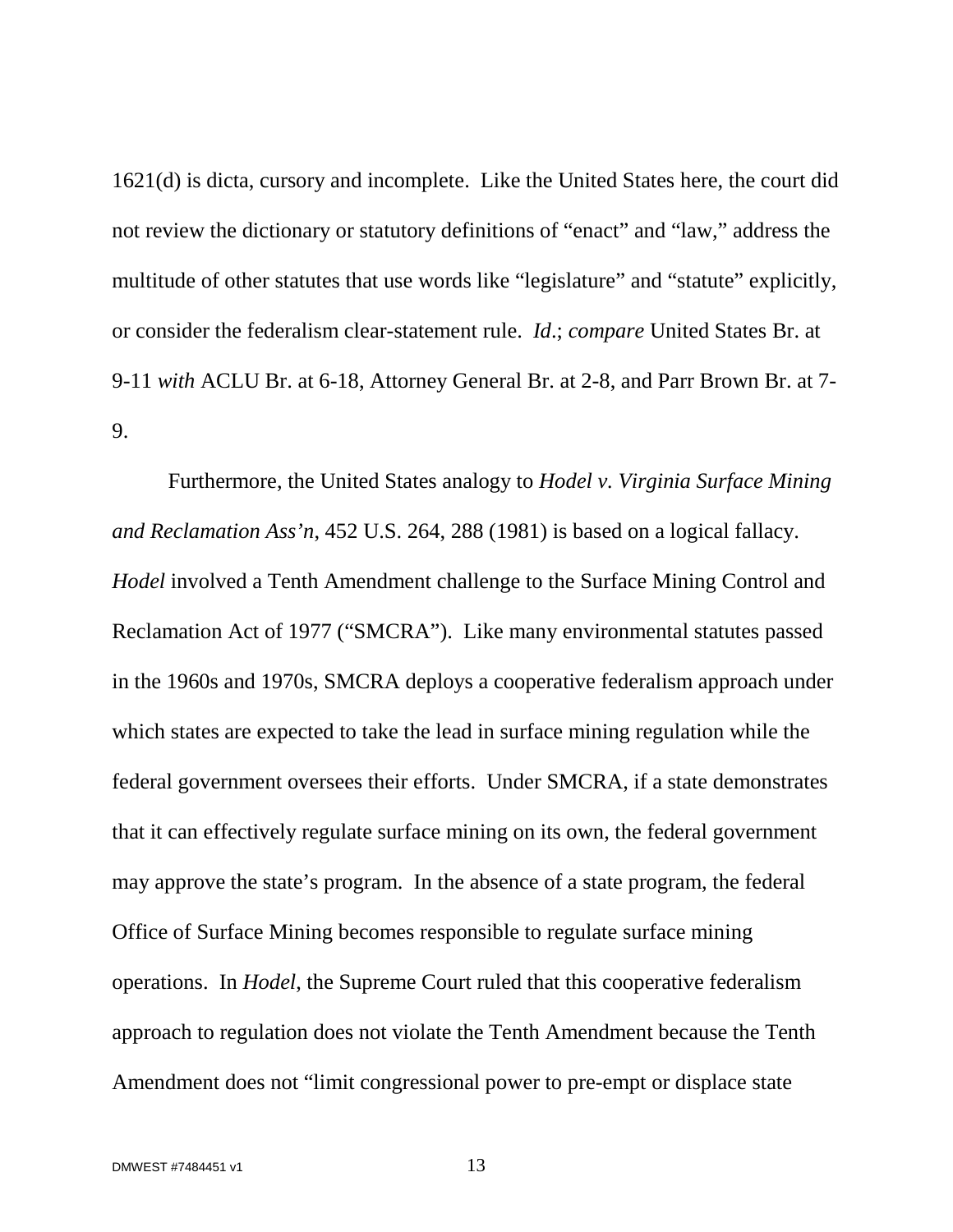regulation of private activities affecting interstate commerce"—an area of express congressional authority. *Id.* at 289-90.

<span id="page-19-2"></span><span id="page-19-1"></span><span id="page-19-0"></span>Of course, Section 1621 is not an attempt to pre-empt or displace state regulation of undocumented immigrants. Federal law does not permit Utah to enforce its own immigration laws subject to federal oversight. Instead, this section bars Utah from providing its own state public benefits to undocumented immigrants unless Utah chooses to "opt out" of the federal rule. Utah's only role is to decide whether to opt out, and the United States' argument that Utah can only do so legislatively is an impermissible attempt to commandeer the very method by which Utah makes its choice. Put another way, because Section 1621 purports to govern "how [Utah] can interact with the federal government, not the activities of private individuals, . . . *Hodel* is inapposite." *United States v. California*, 2019 U.S. App. LEXIS 11275 at \* 49 n.15, 2019 WL 1717075 (holding the federal government may not require California to cooperate in federal immigration enforcement efforts without violating the Tenth Amendment); *see also Murphy v. NCAA*, 138 S. Ct. 1461, 1476 (2018) ("The Constitution . . . confers upon Congress the power to regulate individuals, not States." (internal quotation marks omitted)); ACLU Br. at 26 n.11. Section 1621(d) accordingly cannot, consistent with the requirements of the Tenth Amendment, be interpreted to mandate which branch of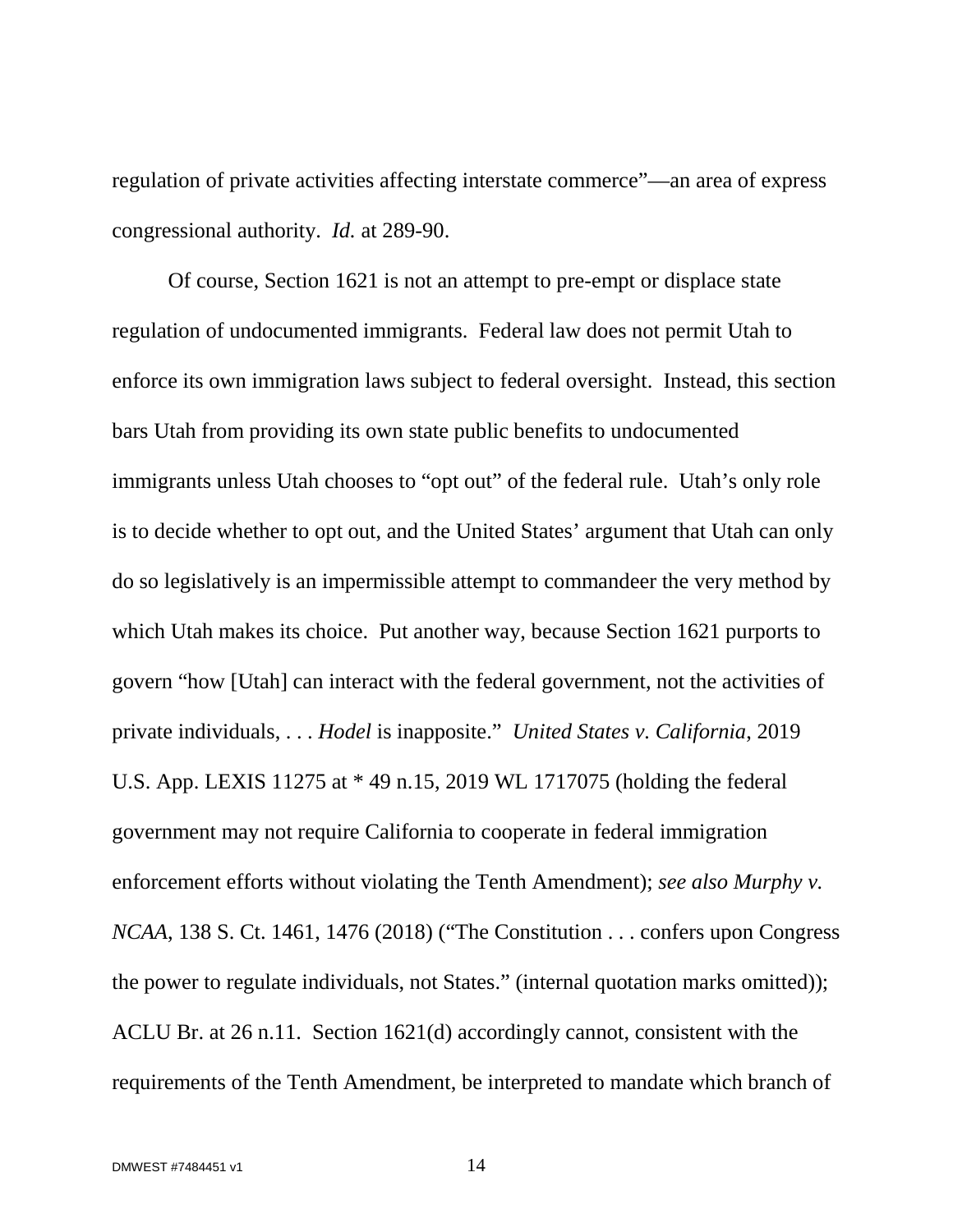Utah's government may enact a law opting out of  $1621(a)$ 's bar on professional licensure for undocumented immigrants.

## **CONCLUSION**

This Court has the exclusive authority and discretion to "enact[] . . . a State law" permitting undocumented immigrants eligibility for admission to practice law. The United States' policy arguments are unpersuasive and its statutory analysis of Section 1621(d) is without merit and would, in any event, run afoul of the Tenth Amendment. The Court should rejected the United States' arguments and adopt the rule proposed by Petitioners.

DATED this 25<sup>th</sup> day of April 2019.

/s/ Anthony C. Kaye Anthony C. Kaye Nathan R. Marigoni *Attorneys for Petitioners Mary Doe and Jane Doe* 

/s/ Elizabeth A. Wright Elizabeth A. Wright *Attorneys for Petitioner Utah State Bar*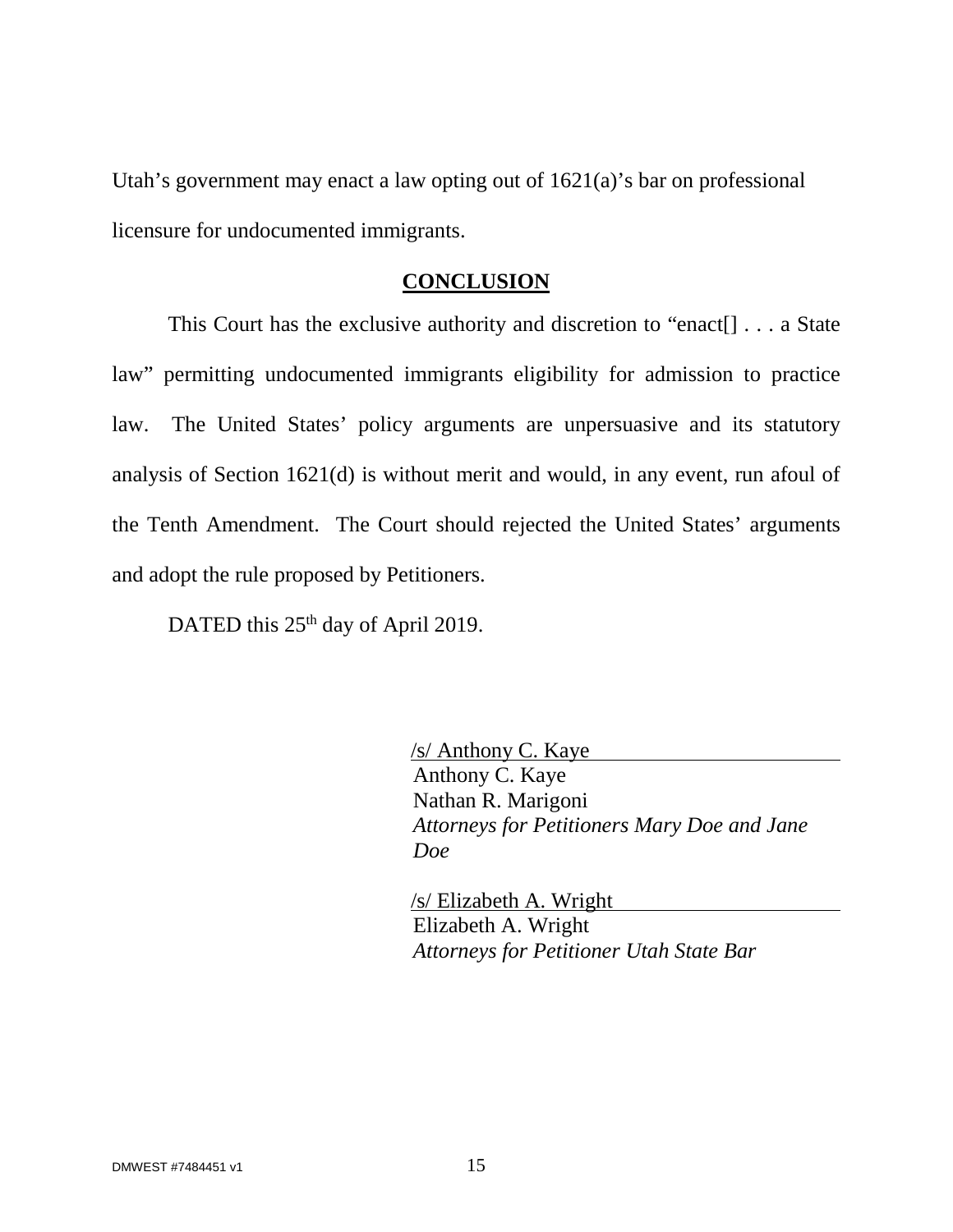## **CERTIFICATE OF COMPLIANCE**

I hereby certify that:

1. This complies with the word limits set forth in Utah R. App. P.  $24(g)(1)$  because this brief contains 3,197 words, excluding the parts of the brief exempted by Utah R. App. P. 24(g)(2).

2. This brief complies with Utah R. App. P. 21(g) and regarding public and non-public filings.

DATED this 25th day of April, 2019.

/s/ Anthony C. Kaye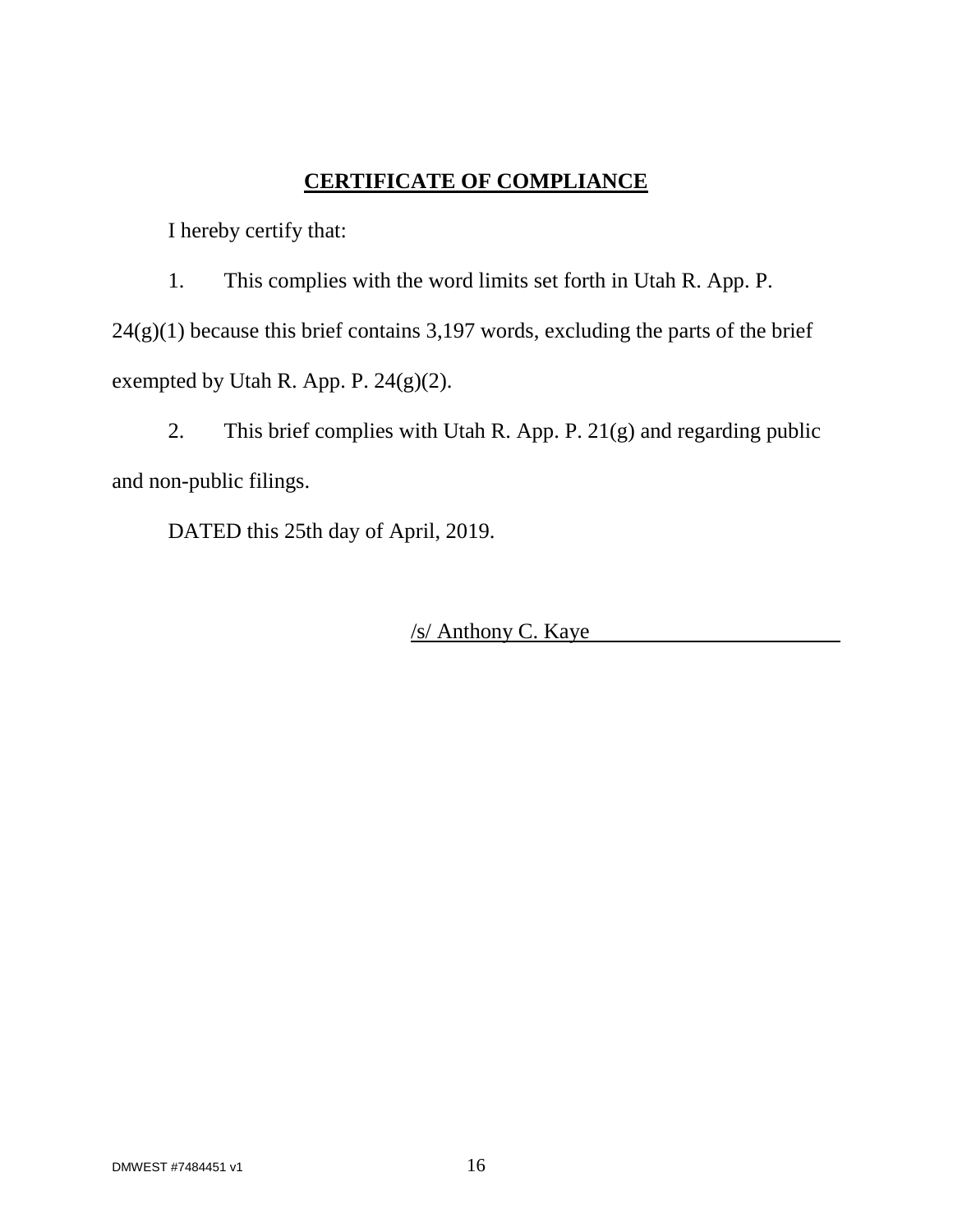## **CERTIFICATE OF SERVICE**

This is to certify that on the 25th day of April 2019, I caused a true and

correct copy of the JOINT REPLY BRIEF OF PETITIONERS MARY DOE,

JANE DOE AND THE UTAH STATE BAR to be served via email to:

Troy L. Booher (thooher@zbappeals.com) ZIMMERMAN BOOHER Felt Building, Fourth Floor 341 South Main Street Salt Lake City, UT 84111 *Attorneys for University of Utah, S.J Quinney College of Law* 

D. Carolina Nunez [\(nunezc@law.byu.edu\)](mailto:nunezc@law.byu.edu) Kif Augustine-Adams [\(adamsk@law.byu.edu\)](mailto:adamsk@law.byu.edu) J. REUBEN CLARK LAW SCHOOL BRIGHAM YOUNG UNIVERSITY Provo, UT 84602 *Attorneys for Ad Hoc Coalition of Utah Law Professors* 

John M. Mejia ([jmejia@acluutah.org\)](mailto:jmejia@acluutah.org) ACLU FOUNDATION OF UTAH, INC. 355 North 300 West Salt Lake City, UT 84103 *Attorneys for American Civil Liberties Union* 

Alan L. Sullivan ([asullivan@swlaw.com](mailto:asullivan@swlaw.com)) William Daniel Green [\(dgreen@swlaw.com\)](mailto:dgreen@swlaw.com) SNELL & WILMER, L.L.P. 15 West South Temple, Suite 1200 Salk Lake City, UT 84101 *Attorneys for Latino Justice Amici*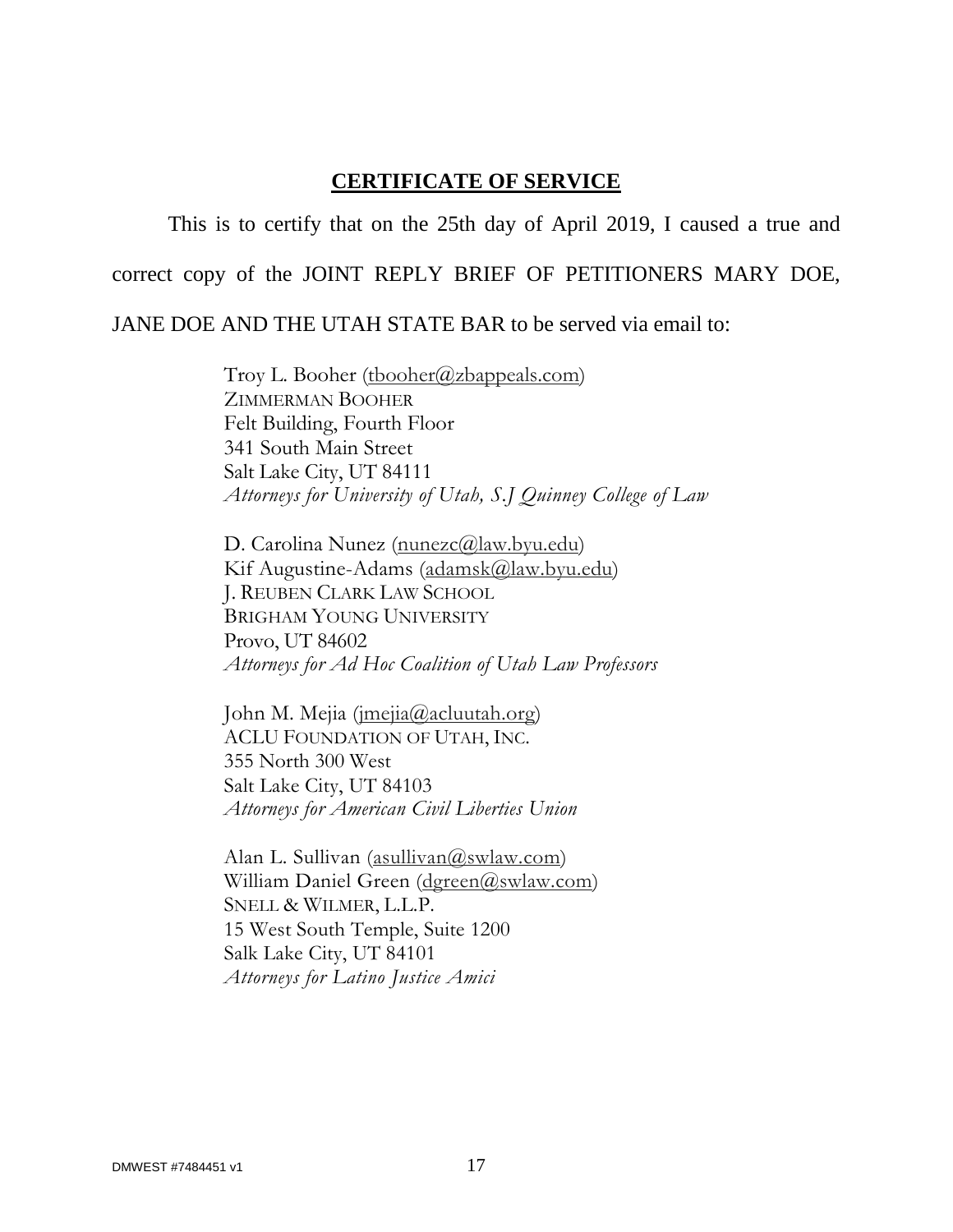Jose Perez (*jperez@latinojustice.org*) Latino Justice PRLDEF 115 Broadway, 5th Floor New York, NY 10006 *Attorney for Latino Justice Amici* 

Stephen E. W. Hale ([shale@parrbrown.com\)](mailto:shale@parrbrown.com) David C. Reymann ([dreymann@parrbrown.com](mailto:dreymann@parrbrown.com)) Stephen C. Mouritsen ([smouritsen@parrbrown.com](mailto:smouritsen@parrbrown.com)) LaShel Shaw (*[lshaw@parrbrown.com](mailto:lshaw@parrbrown.com)*) Jason R. Perry [\(jperry@parrbrown.com](mailto:jperry@parrbrown.com)) PARR BROWN GEE & LOVELESS, P.C. 101 South 200 East, Suite 700 Salt Lake City, UT 84111 *Attorneys for Parr Brown Gee & Loveless, P.C.* 

Daniel Tenny [\(daniel.tenny@usdoj.gov](mailto:daniel.tenny@usdoj.gov)) Appellate Staff, Civil Division, Room 7215 U.S. DEPARTMENT OF JUSTICE Office of Legal Counsel 950 Pennsylvania Ave., NW Washington, DC 20530-0001 *Attorneys for U.S. Department of Justice* 

Stanford Purser ([spurser@agutah.gov\)](mailto:spurser@agutah.gov) OFFICE OF THE UTAH ATTORNEY GENERAL 320 Utah State Capitol PO Box 142320 Salt Lake City, UT 84114-2320 *Attorneys for Utah Attorney General's Office* 

Paul C. Burke ([pburke@rqn.com](mailto:pburke@rqn.com)) Brett L. Tolman [\(btolman@rqn.com\)](mailto:btolman@rqn.com) Brittany Merrill (bmerrill $(\partial_{r}q_{n}$ .com) Jugraj Dhaliwal ([rdhaliwal@rqn.com\)](mailto:rdhaliwal@rqn.com) RAY QUINNEY & NEBEKER P.C. 36 South State Street, Suite 1400 Salt Lake City, UT 84111 *Attorneys for Utah Minority Bar Association*